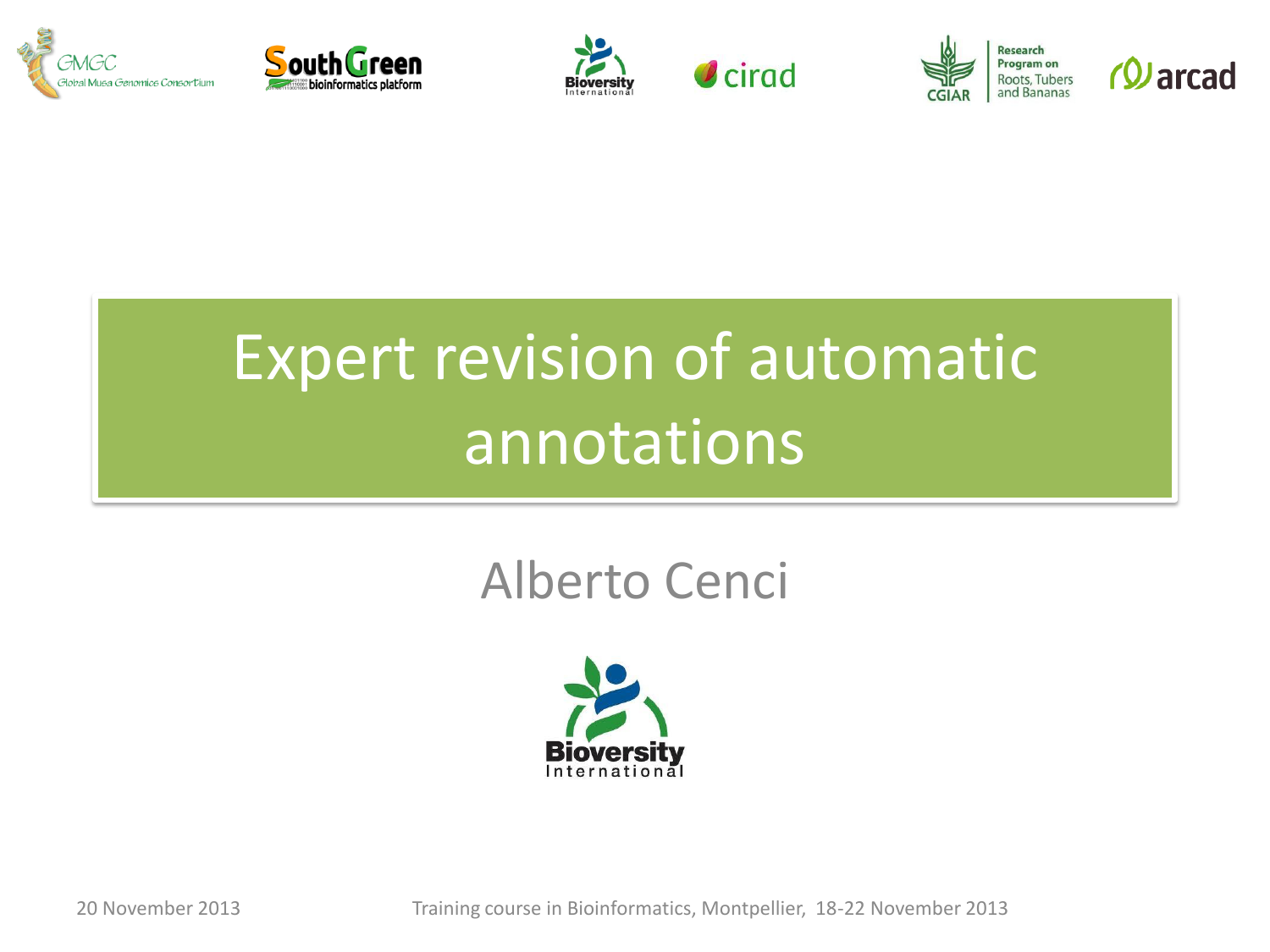Protocol for expert annotation with GNPannot/Artemis tools

- **Step 1: Verification of automatic annotation**
	- Is the annotation correct?

– How to verify?

• **Step 2: Using Artemis to correct the annotation and save the modification**

– Practical guide to correct the annotation database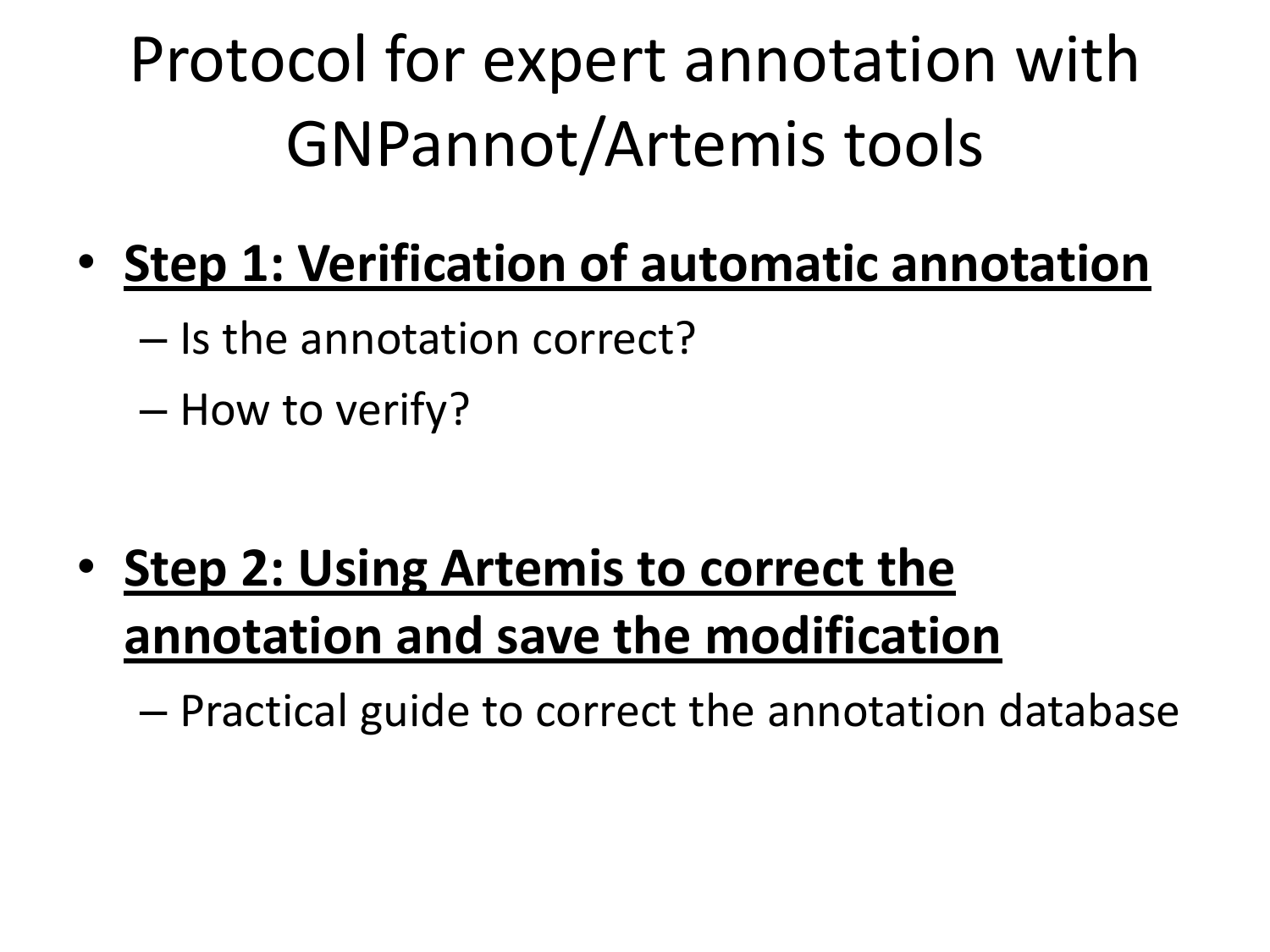- The amino acid sequence of the analyzed gene (available on the Genome Browser of *Musa acuminata* (GBMa), or on GreenPhyl) is used on a BLASTp query (default parameter) ([http://blast.ncbi.nlm.nih.gov/Blast.cgi?PAGE=Proteins\)](http://blast.ncbi.nlm.nih.gov/Blast.cgi?PAGE=Proteins).
- The BLASTp results are analyzed to check that the automatic annotation does not contain major errors (e.g. the length of the sequences found by the BLASTp is clearly longer than the analyzed gene, indicating its possible incompleteness).
- The length of the analyzed gene (Query) is reported in the top of the result page:

| NCBI/BLAST/blastp suite/Formatting Results - 604B2ZBS016                                           |                                                                                                                                                                                                                  |
|----------------------------------------------------------------------------------------------------|------------------------------------------------------------------------------------------------------------------------------------------------------------------------------------------------------------------|
| Edit and Resubmit Save Search Strategies PFormatting options PDownload                             |                                                                                                                                                                                                                  |
| <b>Protein Sequence (257 letters)</b>                                                              |                                                                                                                                                                                                                  |
| Query ID  c  13445<br><b>Description None</b><br>Molecule type amine acid<br>Query Lengt 257       | Database Name nr<br>Description All non-redundant GenBank CDS translations+PDB+SwissProt+PIR+PRF excluding environmental<br>samples from WGS projects<br><b>Program</b> BLASTP 2.2.27+ $\triangleright$ Citation |
| Other reports: P Search Summary [Taxonomy reports] [Distance tree of results] [Multiple alignment] |                                                                                                                                                                                                                  |
| $\Box$ Graphic Summary                                                                             |                                                                                                                                                                                                                  |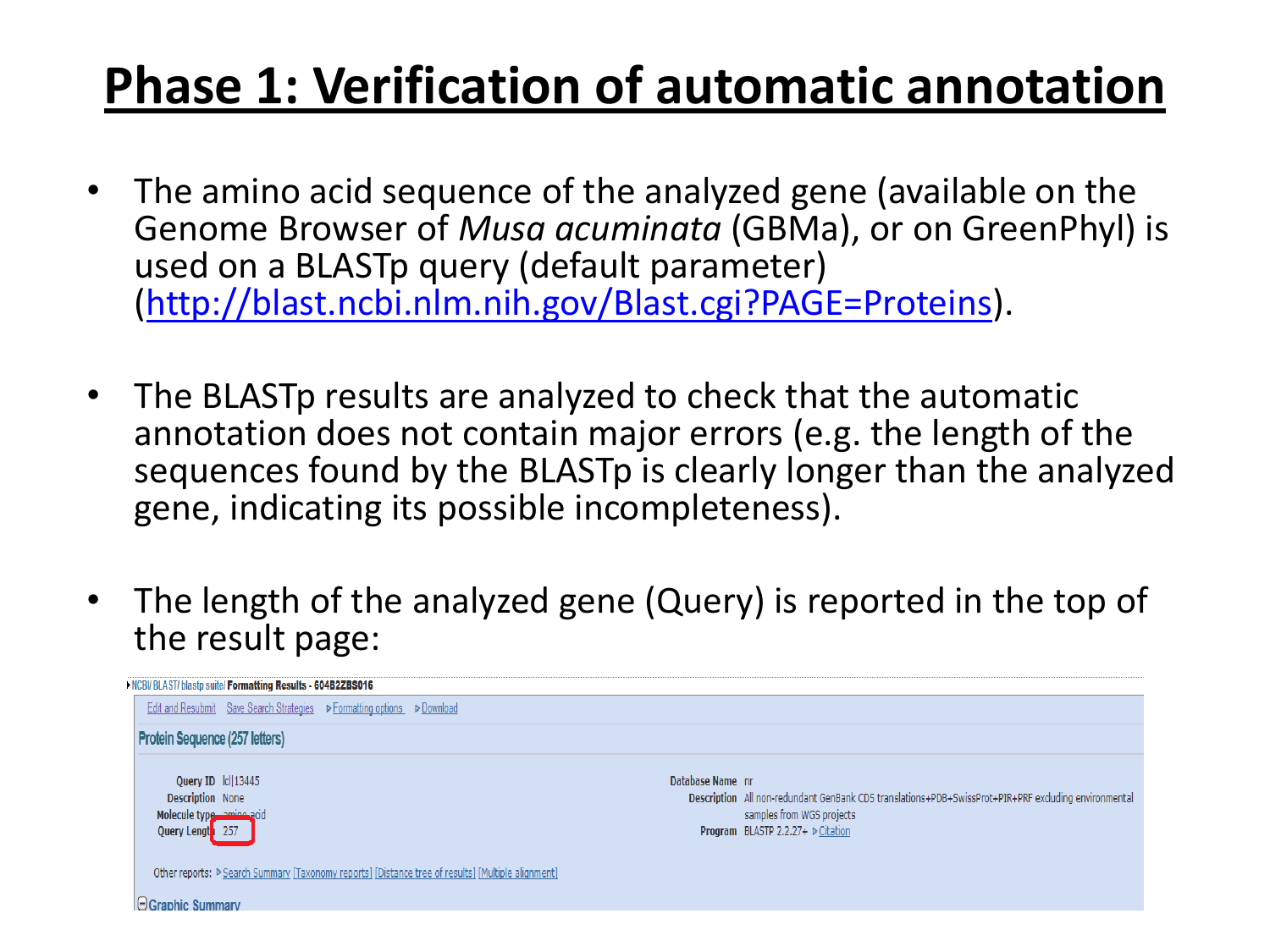• The length of the sequences found by the BLASTp analysis is reported at the top of each sequence alignment:

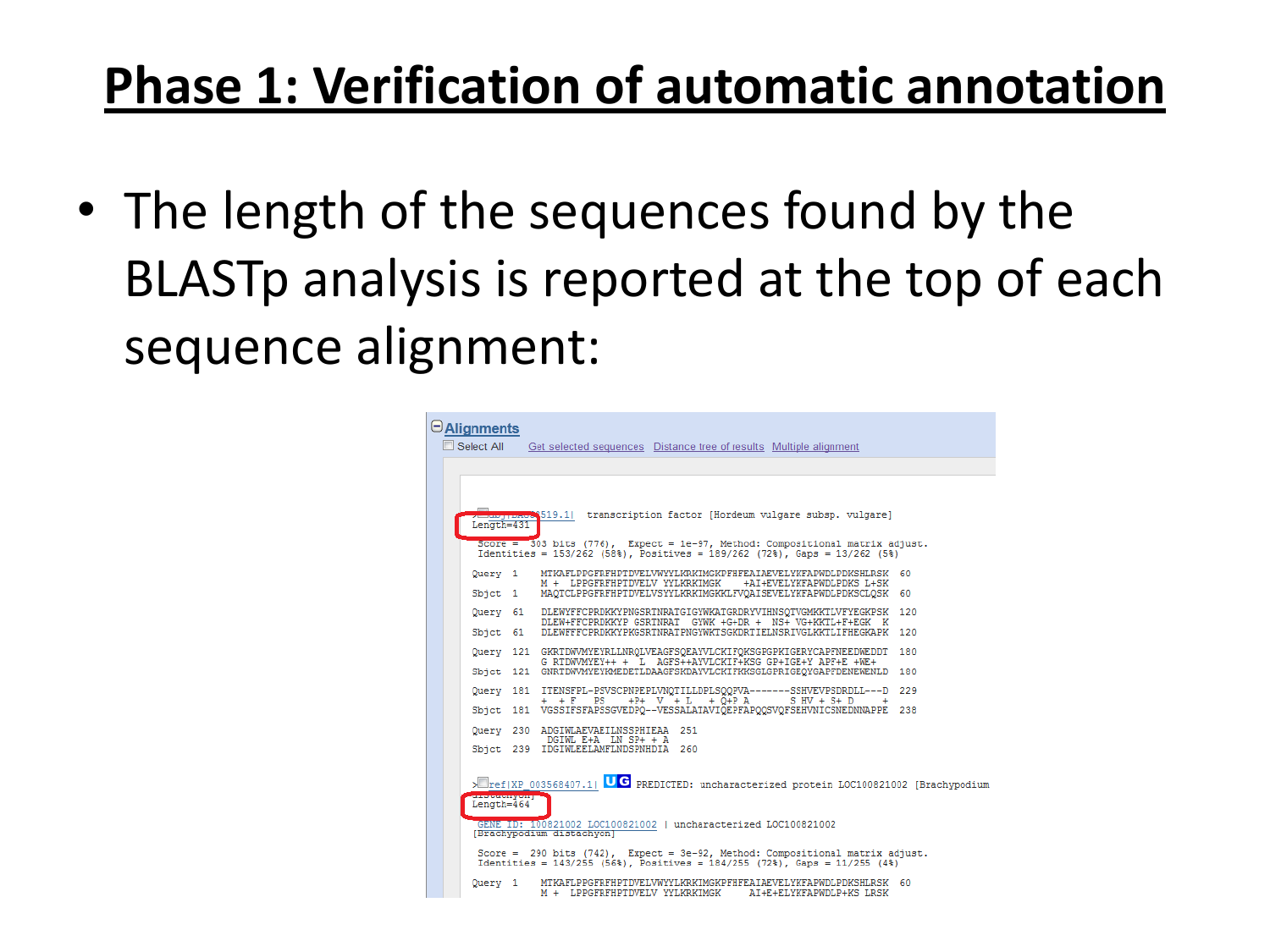- On the other hand, the found sequences could be shorter, indicating that the automatic annotation includes portions that probably do not belong to the gene.
- A particular case is an automatic annotation merging two different consecutive genes (chimerical annotation). This error can be easily detected in the graphical representation of sequence alignments:

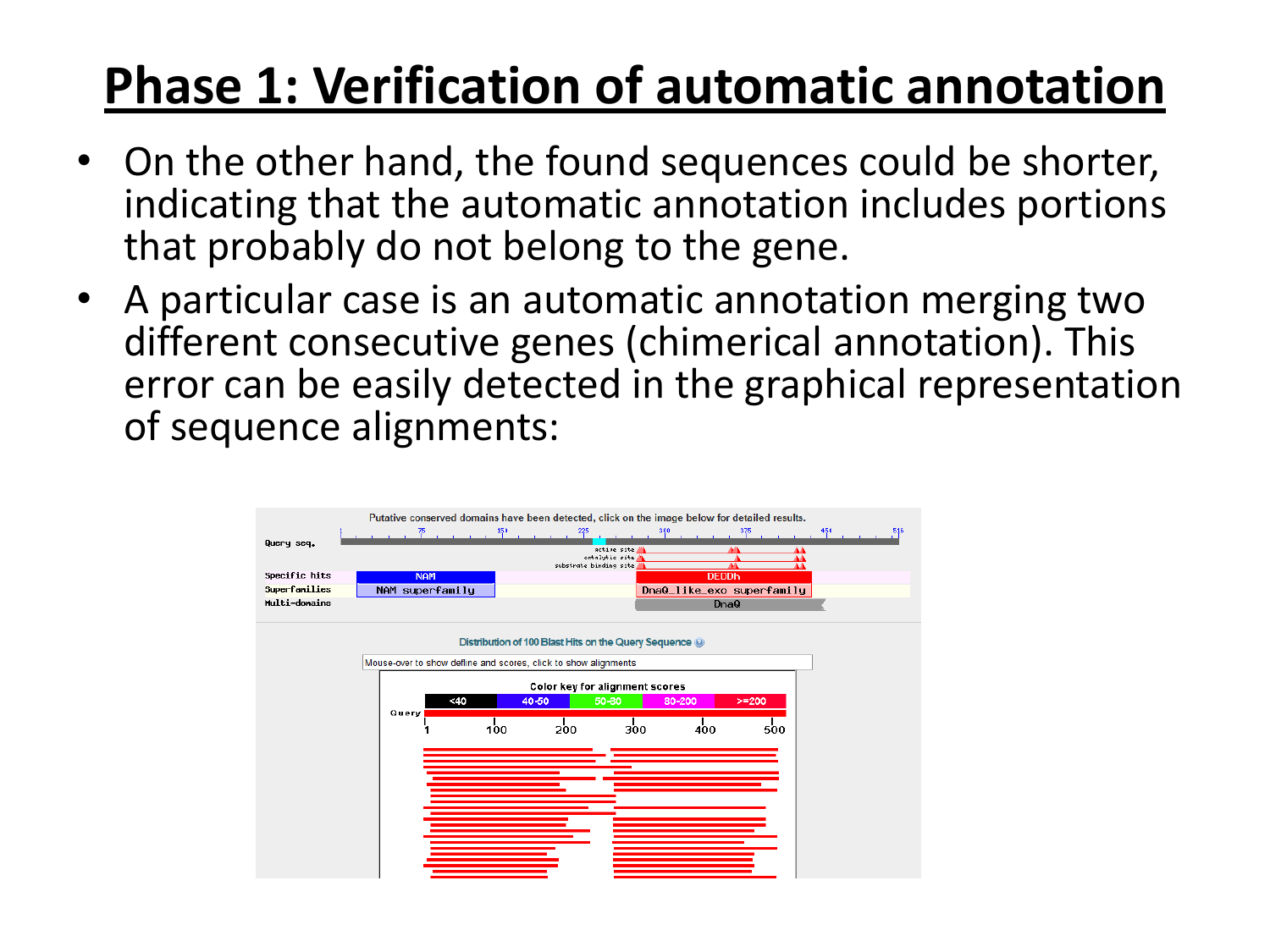- Deeper verifications can be performed by comparing the structure of the analyzed gene and the more similar genes found by BLASTp.
- To access the best BLASTp sequences, open the link "GENE associated details". I suggest comparisons with the more similar genes of *Vitis vinifera* and *Ricinus communis*, but this is not mandatory.

|              | <b>H</b> Download v GenPept Graphics                                                                                                   | ▼ Next A Previous A Descriptions              |
|--------------|----------------------------------------------------------------------------------------------------------------------------------------|-----------------------------------------------|
|              | PREDICTED: ABSCISIC ACID-INSENSITIVE 5-like protein 5-like [Vitis vinifera]                                                            |                                               |
|              | Sequence ID: ref(XP 002266344.1) Length: 299 Number of Matches: 1                                                                      |                                               |
|              | ▼ Next Match ▲ Previous Match<br>Range 1: 1 to 283 GenPept Graphics                                                                    | <b>Related Information</b>                    |
| <b>Score</b> | <b>Identifies</b><br><b>Expect Method</b><br><b>Positives</b><br>Gaps                                                                  | Gene - as ociated gene details                |
|              | 257 bits(656) 6e-81 Compositional matrix adjust. 150/290(52%) 187/290(64%) 37/290(12%)                                                 | uniGene - clustered expressed                 |
| Query 1      | MASSRVMASSSSANSDLTRQSSICSLPVTDLQSSISGGGELTKNLGSMSMDDLFRNICGD<br>-60                                                                    | sequence tags<br>Map Viewer - aligned genomic |
| $S$ bjct $1$ | MASS+VMAS++S NSDL RQSSICSL + +LQS<br>+ KN GSM+MDDL +NI GD<br>MASSKVMASTASTNSDLPRÖSSICSLTIAELÖS------DONKNFGSMNMDDLLKNIYGD<br>54        | context                                       |
| Query 61     | N--PVAFAGGA---------------------EGGVSVSRQGSFAFPKSVGEKSVDEVW<br>96<br>$N$ $P$ + $F$ + $A$<br>+G S+SROGSF+ PKSVG K+VDEVW                 |                                               |
| Sbjct 55     | NLSPESFSTAAGNNGDGGGGGVGGVDEGGSLSRQGSFSLSRQGSFSLPKSVGNKTVDEVW<br>114                                                                    |                                               |
| Query 97     | REITAG---RKADGGDGPGSEMTLEDFLARAGAVGEDDVGVPSGSSQVAFQPHPVVGDRL 153<br>$+EI$ AG R+ G+<br>EMTLEDFLA+AGAV E+DV V<br>$++$<br>$++ +$          |                                               |
|              | Sbict 115 KEIVAGNDORRVGAGEAL-EEMTLEDFLAKAGAVREEDVRVOVMGGAGSYGVDAMMNGOF<br>173                                                          |                                               |
|              | Ouerv 154 GOPOOLP--VENPALGLGNGAEG-VGKVGRGKKRSVLDPVDRAALOROKRMIKNRESAAR<br>-210<br>V+ + GNG +G V GRGK+R+V +PVD+A QRQ+RMIKNRESAAR<br>PO. |                                               |
| $Sbict$ 174  | OAPÓMOAOGVDGAMVAFGNGIDGRVTGAGRGKRRAVEEPVDKATQÖRÖRRMIKNRESAAR<br>233                                                                    |                                               |
|              | Query 211 SRERKQAYIAELESLVAQLEEENAQLLRSQEQQQKMRVKQLLENIVPVTE 260<br>SRERKOAY ELESLV LEEENA+LLR + +Q K R KOL+EN+VPV E                   |                                               |
|              | Sbict 234 SRERKÖAYTVELESLVTHLEEENARLLREEAEÖSKERYKÖLMENLVPVVE 283                                                                       |                                               |
|              |                                                                                                                                        |                                               |
|              | <b>H</b> Download ~ GenPept Graphics                                                                                                   | ▼ Next ▲ Previous ▲ Descriptions              |
|              | hypothetical protein VITISV 019619 [Vitis vinifera]                                                                                    |                                               |
|              | Sequence ID: emb CAN65151.1  Length: 281 Number of Matches: 1                                                                          |                                               |
|              | ▼ Next Match ▲ Previous Match<br>Range 1: 1 to 273 GenPept Graphics                                                                    | <b>Related Information</b>                    |
| <b>Score</b> | <b>Identities</b><br><b>Expect Method</b><br><b>Positives</b><br><b>Gaps</b>                                                           |                                               |
|              | 241 bits(615) 5e-75 Compositional matrix adjust. 143/280(51%) 178/280(63%) 37/280(13%)                                                 |                                               |
| Query 1      | MASSRVMASSSSANSDLTRQSSICSLPVTDLQSSISGGGELTKNLGSMSMDDLFRNICGD<br>-60                                                                    |                                               |
| $S$ bjct $1$ | MASS+VMAS++S NSDL RÖSSICSL + +LÖS<br>+ KN GSM+MDDL +NI GD<br>MASSKVMASTASTNSDLPRÖSSICSLTIAELÖS------DONKNFGSMNMDDLLKNIYGD<br>54        |                                               |
|              |                                                                                                                                        |                                               |
| Query 61     | N--PVAFAGGA---------------------EGGVSVSROGSFAFPKSVGEKSVDEVW<br>96<br>+G S+SRQGSF+ PKSVG K+VDEVW<br>$N$ $P$ $+F$ $+$ $R$                |                                               |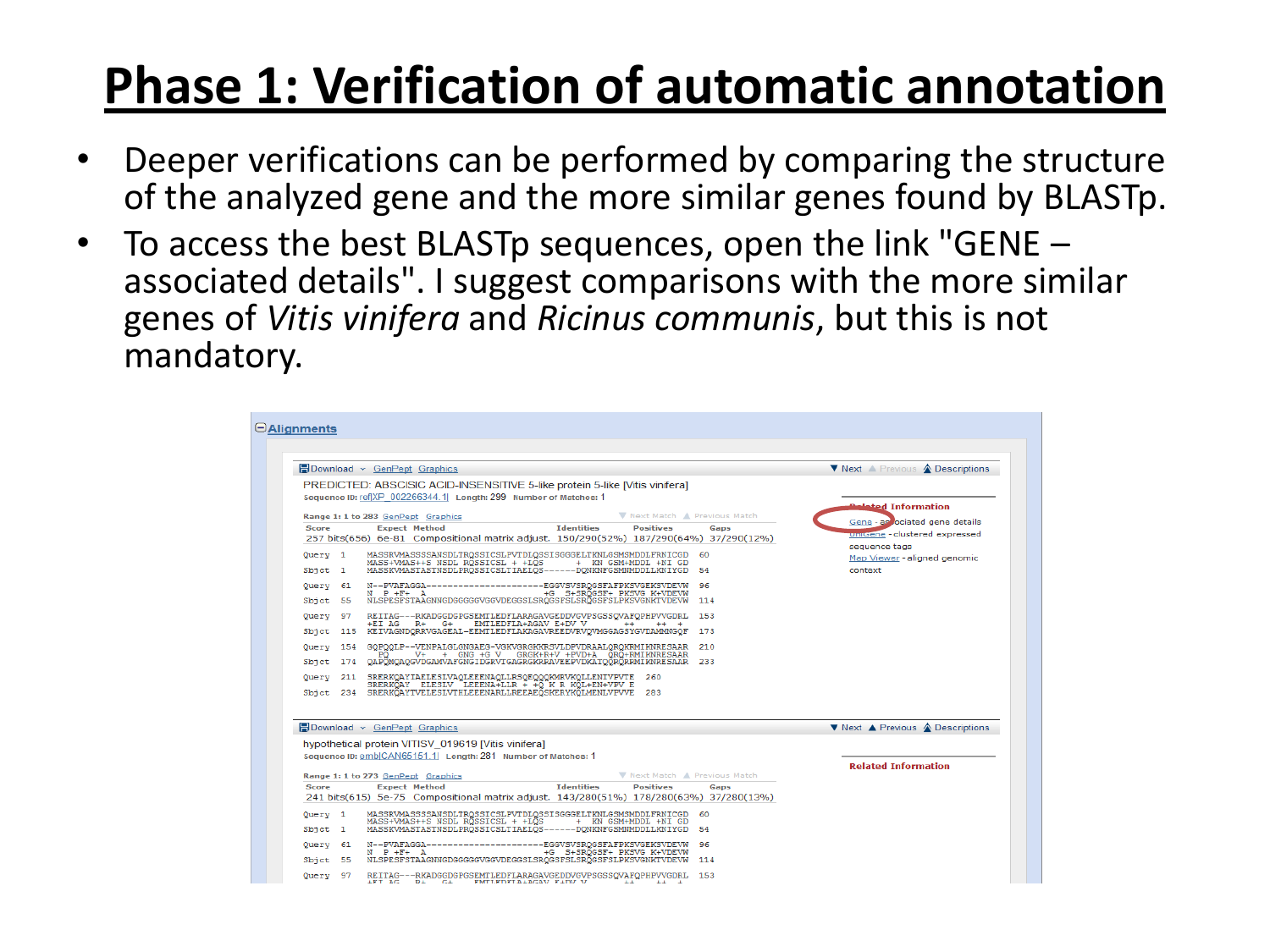• The new web pages contain much information and several links. Among the informative elements, a simplified Genome browser shows the gene structure (number and size of the introns/exons) as annotated in the genome of the selected species.

|                                                                                                                                                                                                                                                                                                                                                                                                                                              | $\boxed{\blacktriangle}$ Genomic regions, transcripts, and products |            |          |              |            |            |            | $\boxed{\mathbf{2}}$                                                             |  |  |  |  |
|----------------------------------------------------------------------------------------------------------------------------------------------------------------------------------------------------------------------------------------------------------------------------------------------------------------------------------------------------------------------------------------------------------------------------------------------|---------------------------------------------------------------------|------------|----------|--------------|------------|------------|------------|----------------------------------------------------------------------------------|--|--|--|--|
| Go to reference sequence details<br>NC_012023 chromosome 17 reference 12X Primary Assembly v<br><b>Genomic Sequence</b><br>Go to nucleotide Graphics<br><b>FASTA</b><br><u>GenBank</u>                                                                                                                                                                                                                                                       |                                                                     |            |          |              |            |            |            |                                                                                  |  |  |  |  |
| Mod<br>※Tools   ● Configure 2 ? -<br>$\begin{picture}(150,10) \put(0,0){\line(1,0){10}} \put(15,0){\line(1,0){10}} \put(15,0){\line(1,0){10}} \put(15,0){\line(1,0){10}} \put(15,0){\line(1,0){10}} \put(15,0){\line(1,0){10}} \put(15,0){\line(1,0){10}} \put(15,0){\line(1,0){10}} \put(15,0){\line(1,0){10}} \put(15,0){\line(1,0){10}} \put(15,0){\line(1,0){10}} \put(15,0){\line($<br>MC_012023.3: 16M16M (4.4Kbp) - Find on Sequence: |                                                                     |            |          |              |            |            |            |                                                                                  |  |  |  |  |
| 13,500                                                                                                                                                                                                                                                                                                                                                                                                                                       | [16,114 K]                                                          | 16,114,500 | 16,115 K | 16,115,500   | [16,116 K] | 16,116,500 | [16,117 K] | 16,117,500<br><b>Contract</b>                                                    |  |  |  |  |
| Genes<br>XM_002270540.2 H<br>Genes - tRNA                                                                                                                                                                                                                                                                                                                                                                                                    |                                                                     |            |          | LOC100266514 |            |            |            | Ger<br>Abo<br>FAQ<br>XP_002270576.2<br>FTP<br>Help<br>My I<br><b>NCE</b><br>Stat |  |  |  |  |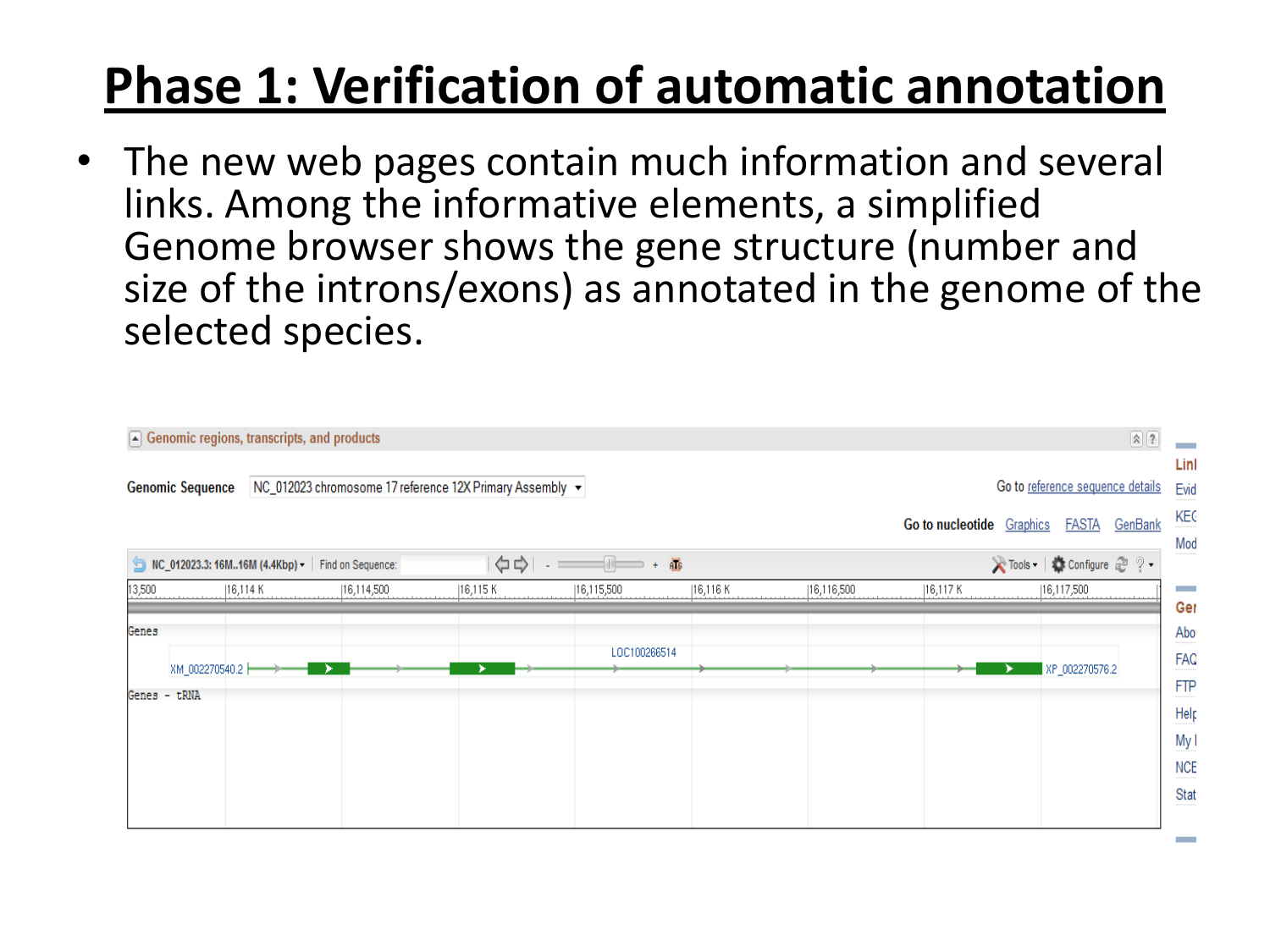- These structures can be compared with that of the analyzed gene, shown in the GBMa.
- If no clear structural differences can be detected, it is likely that the Musa gene was correctly annotated. On the contrary, if major differences are detected in comparisons with more similar genes, it is possible that the automatic annotation needs some adjustments.
- It is even possible to verify the consistence of the exon ends between the Musa gene and the more similar genes detected by BLASTp. To perform this verification, click (left mouse button) on an exon (green bar) in the simplified genome browser (a red and a blue bar will appear);

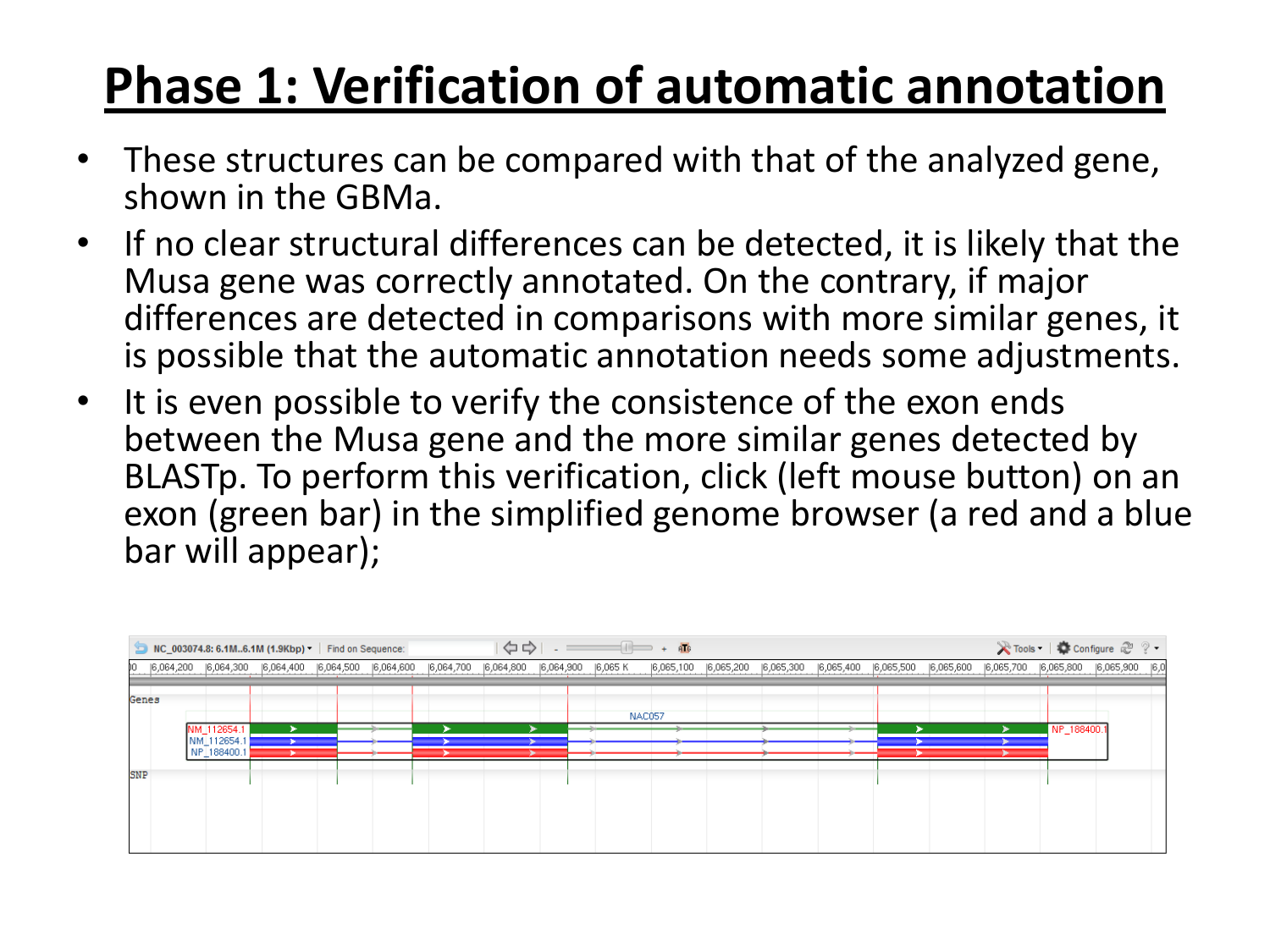• then click (right mouse button) on the exon end that you want verify and select 'Zoom to sequence' in the small menu appearing. These two steps could also be executed in reverse order.

|                                                                         |   |                                 |                           | $L0C100806941$ $\longleftarrow$<br>LOC100807474 |           |            |                                   |  |  |  |
|-------------------------------------------------------------------------|---|---------------------------------|---------------------------|-------------------------------------------------|-----------|------------|-----------------------------------|--|--|--|
|                                                                         | ۰ | Set New Marker At Position      |                           |                                                 |           |            |                                   |  |  |  |
| $\blacktriangle$ Genomic regions, transcripts, and products             |   | Set Sequence Origin At Position |                           |                                                 |           |            | $\Omega$                          |  |  |  |
|                                                                         |   | ▲ Flip Sequence Strands         |                           |                                                 |           |            |                                   |  |  |  |
| NC_016096 chromosome 9 reference V @ Zoom In<br><b>Genomic Sequence</b> |   |                                 |                           |                                                 |           |            | Go to reference sequence details  |  |  |  |
|                                                                         |   | Q Zoom Out                      | Go to nucleotide Graphics |                                                 |           |            |                                   |  |  |  |
|                                                                         |   | ATC Zoom To Sequence            |                           |                                                 |           |            | <b>FASTA</b><br><u>GenBank</u>    |  |  |  |
| NC_016096.1: 37M37M (4.4Kbp) - Find on Sequence:                        |   | Zoom On Range                   |                           |                                                 |           |            | in Tools -   in Configure a ? ? - |  |  |  |
| К<br>36,593,500<br>[36,594 K]                                           |   | Add New Panel on Range          |                           | 36,595,500                                      | [36,596 K | 36,596,500 | [36,597 K]                        |  |  |  |
| Genes                                                                   |   | BLAST and Primer Search<br>Þ    | 100788036                 |                                                 |           |            |                                   |  |  |  |
| XM_003534051.1<br>➤                                                     |   | <b>Download</b>                 |                           |                                                 |           |            | XP_003534099.1                    |  |  |  |
| Genes - tRNA                                                            |   | Configure                       |                           |                                                 |           |            |                                   |  |  |  |
|                                                                         |   | Set Sequence Origin At Feature  |                           |                                                 |           |            |                                   |  |  |  |
|                                                                         |   | Views & Tools                   |                           |                                                 |           |            |                                   |  |  |  |
|                                                                         |   |                                 |                           |                                                 |           |            |                                   |  |  |  |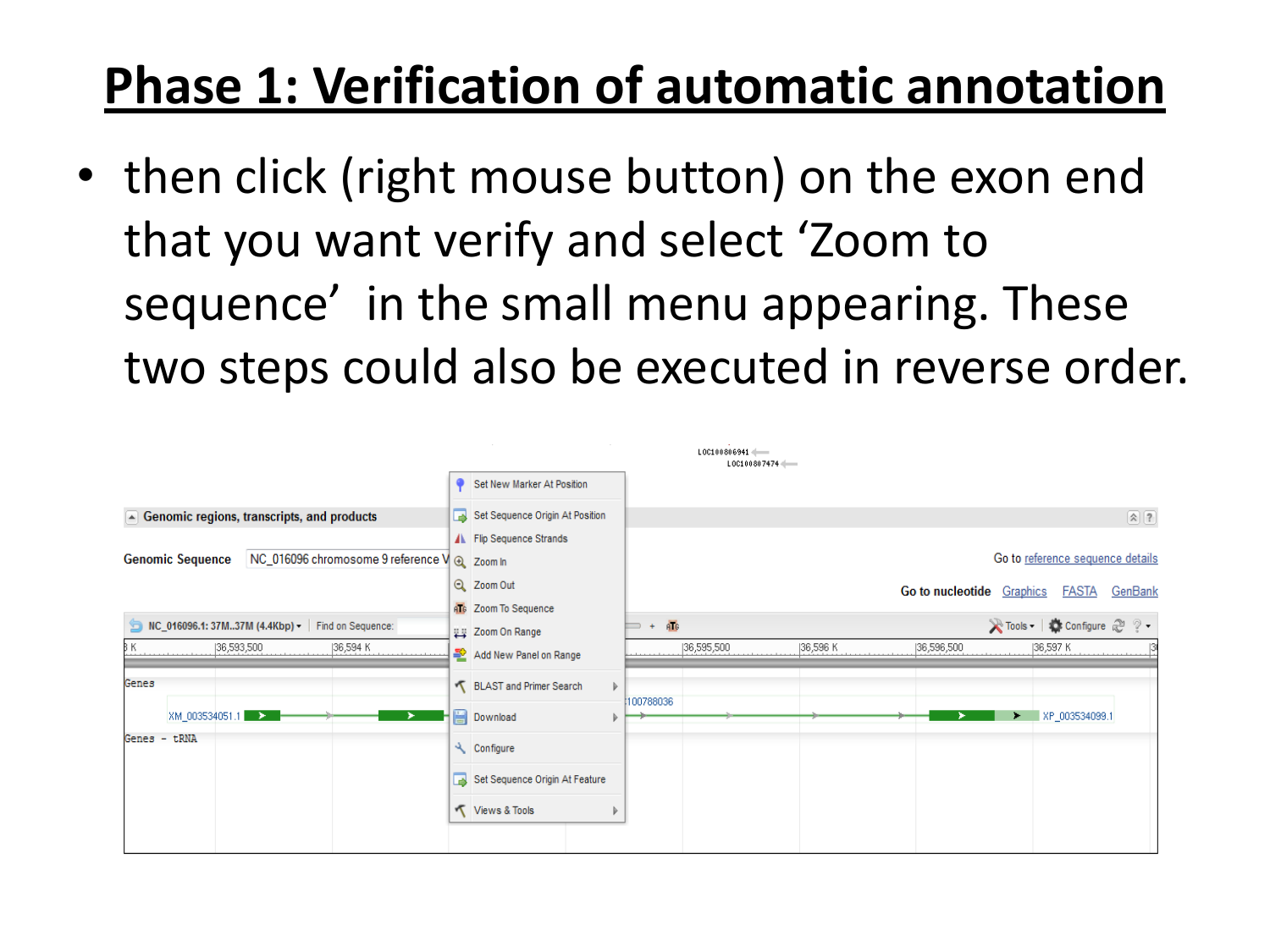- Now it is possible to see the nucleotide and the amino acid sequence of the exon end and compare it to the corresponding one of the Musa gene.
- In most cases, both corresponding exons end in the same way (i.e. similar sequence and identical reading phase: in the example of the following figure, the last exon nucleotide has the +1 position (i.e. it is the first nucleotide of the codon following the one coding for 'A')).

|       | MC_003074.8: 6.1M6.1M (75bp) v   Find on Sequence: |     |     |     |           |      |      | ☆☆        |     |   |            | $\Box$<br>$\overline{\textbf{H}}$<br>$+$ |      |     |            |           |  |           | <b>X</b> Tools │ ● Configure 2 ? • |
|-------|----------------------------------------------------|-----|-----|-----|-----------|------|------|-----------|-----|---|------------|------------------------------------------|------|-----|------------|-----------|--|-----------|------------------------------------|
|       | 6,064,490                                          |     |     |     | 6,064,500 |      |      | 6,064,510 |     |   | 6,064,520  |                                          |      |     | 6,064,530  | 6,064,540 |  | 6,064,550 |                                    |
|       |                                                    |     |     |     |           |      |      |           |     |   |            |                                          |      |     |            |           |  |           |                                    |
|       |                                                    |     |     |     |           |      |      |           |     |   |            |                                          |      |     |            |           |  |           |                                    |
| Genes |                                                    |     |     |     |           |      |      |           |     |   |            |                                          |      |     |            |           |  |           |                                    |
|       |                                                    |     |     |     |           |      |      |           |     |   |            |                                          |      |     |            |           |  |           |                                    |
|       |                                                    |     |     |     |           |      |      |           |     |   |            |                                          |      |     |            |           |  |           |                                    |
| ATA.  | ATT                                                | cgo | 686 | 6IJ | -GAT      | CTC. | TAC. | AAA       | TğC | 일 | <b>CCA</b> | W                                        | . %° | ctc | <b>GCA</b> |           |  |           |                                    |
|       |                                                    |     |     |     |           |      |      |           |     |   |            |                                          |      |     |            |           |  |           |                                    |
| SNP   |                                                    |     |     |     |           |      |      |           |     |   |            |                                          |      |     |            |           |  |           |                                    |
|       |                                                    |     |     |     |           |      |      |           |     |   |            |                                          |      |     |            |           |  |           |                                    |
|       |                                                    |     |     |     |           |      |      |           |     |   |            |                                          |      |     |            |           |  |           |                                    |
|       |                                                    |     |     |     |           |      |      |           |     |   |            |                                          |      |     |            |           |  |           |                                    |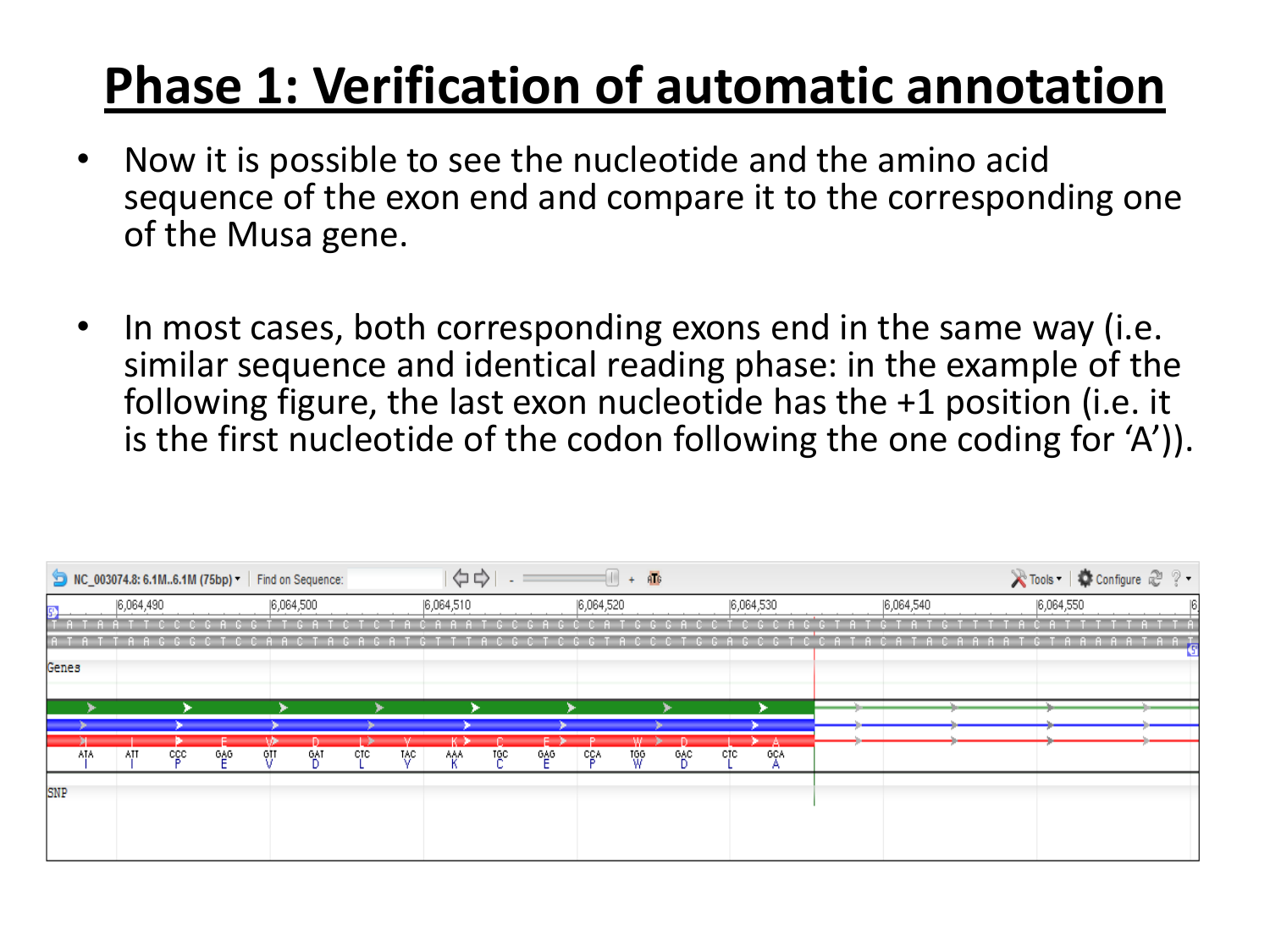- This verification is particularly useful when gaps appeared in the BLASTp alignments or when exon sizes are different, which suggests possible errors in the definition of exon ends.
- In general, when differences are observed between the analyzed gene and one of the most similar genes found by BLASTp, two or three additional similar genes need to be compared. If similar inconsistencies are observed, it is likely that errors were produced by the automatic annotation. A corrected version of the gene annotation needs to be identified and corrections need to be performed in the database containing the annotation.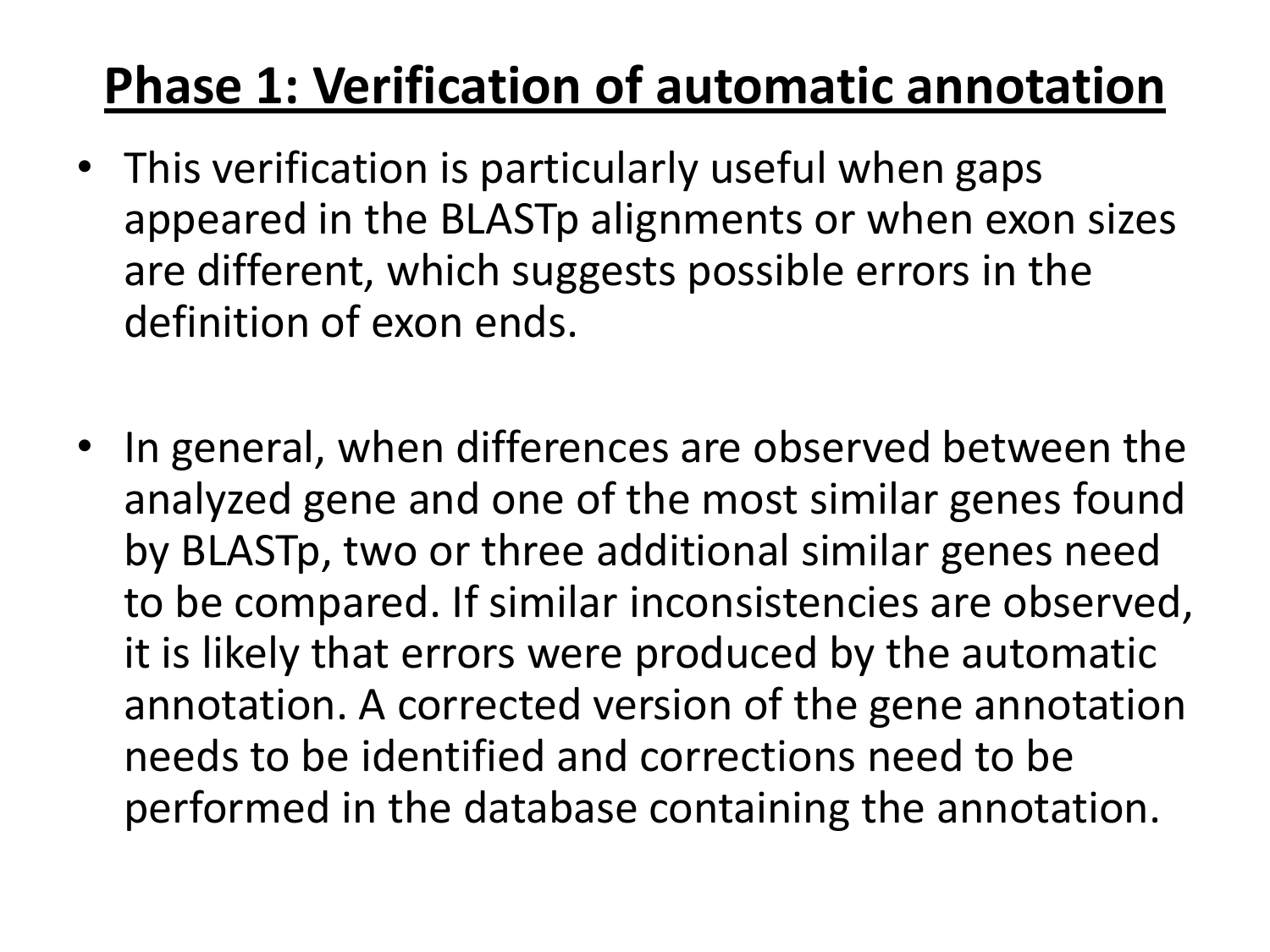- Summary of errors in structural annotation:
	- Arbitrary intron annotations inside an exon (exon results cut in two or more parts separated by erroneous introns). This error can be detected by the presence of gaps in the Musa sequence in the alignments with the most similar sequences found with BLASTp. This is frequently observed in the automatic annotations obtained by GAZE pipeline. In this case, in the 'artemis' gene representation, two or more consecutive exons, sharing the same reading frame (i.e. in the same line) are separated by intron(s) not containing stop codons. The correction consists in the elimination of the erroneous intron(s).
	- Lack of one or more exons in the automatic annotation. This error can be detected by the presence of gaps in the sequence alignments between the analyzed gene and the most similar sequences found with BLASTp or by comparing their gene structures. In order to find the lacking portion of the gene, one of the most similar amino acid sequences (found with BLASTp) can be used to perform a tBLASTn on the genomic sequence of the genome/chromosome/scaffold (using the tools of the web site hosting the genome sequence or, in local, for example by using BioEdit program). The amino acid sequence of a similar sequence can be obtained by clicking in the 'mRNA and Protein(s)' section in the 'GeneID' page.

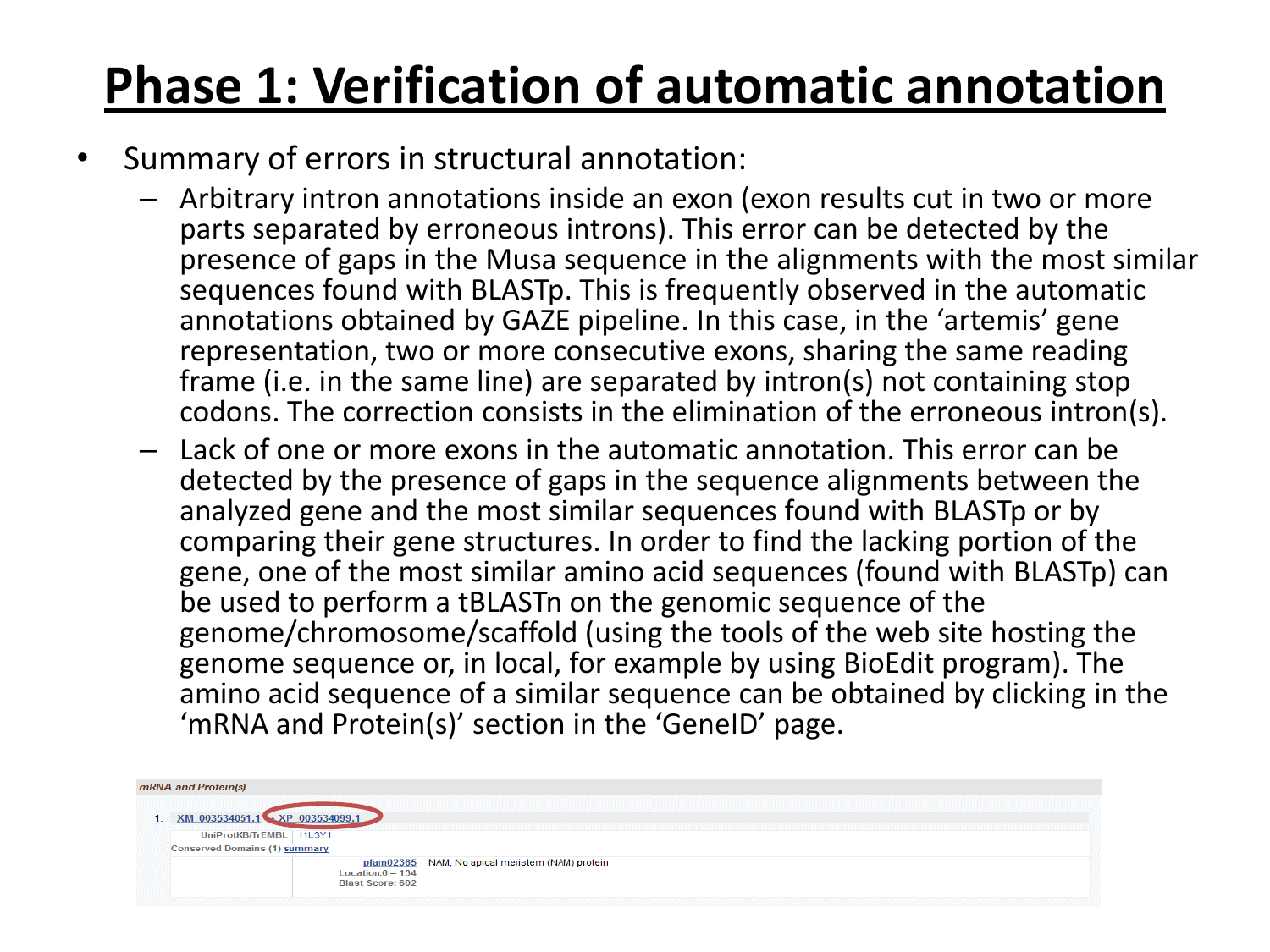- Summary of errors in structural annotation (part 2):
	- Partial annotation of the gene (detected by the difference in size between analyzed and similar genes in other species). In order to detect the lacking portion of the gene, perform a tBLASTn as in point 2.
	- Subdivision of a gene in two or more independent annotations (most of the coding exons are detected, but separated in different genes).
	- Merging of two independent genes in a unique annotation (chimerical artifact).
	- Wrong definition of exon ends.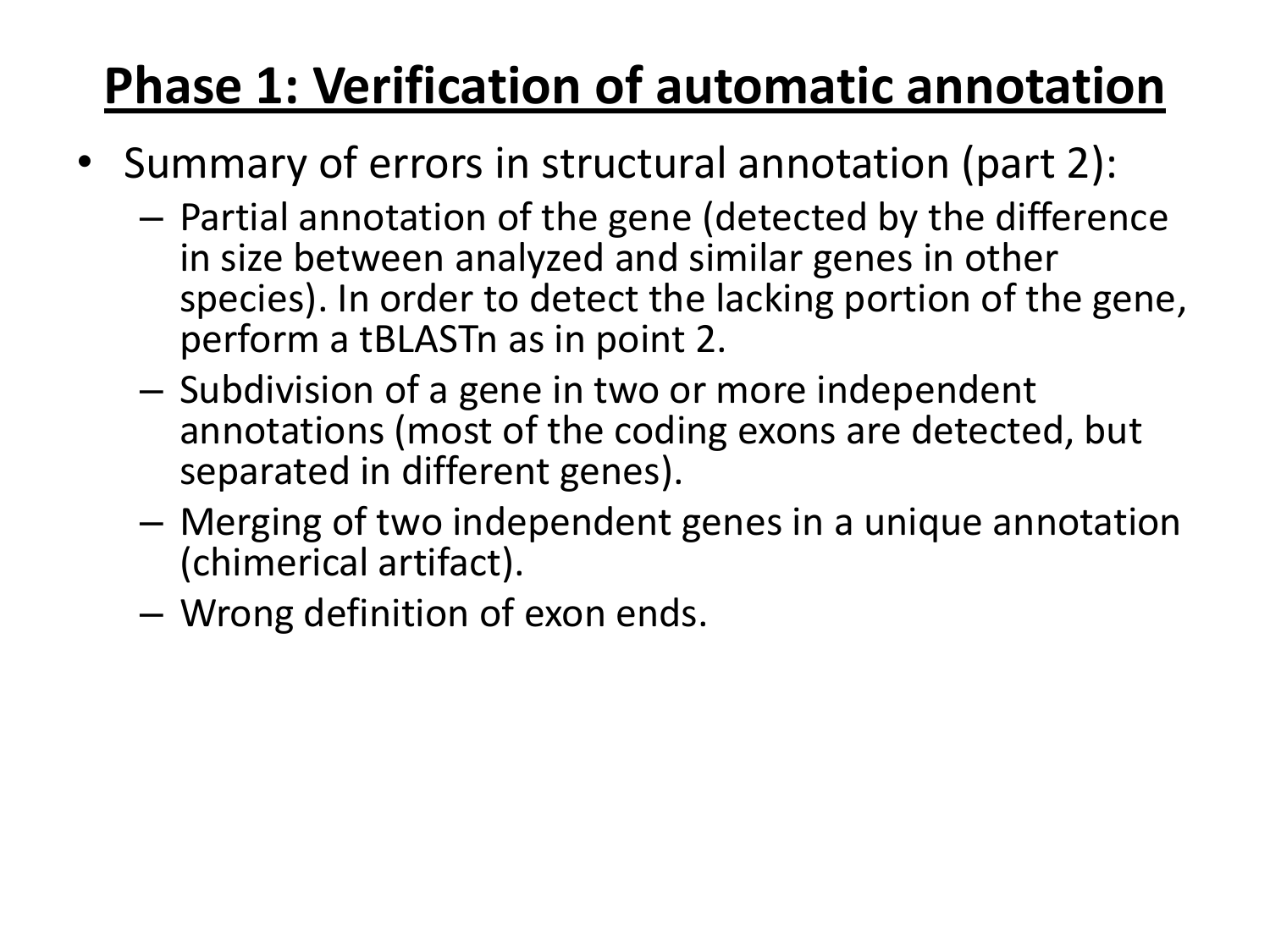#### **save the modification**

- 'Artemis' allows the user to handle sequence annotations and to modify them; however, in order to save annotation modifications, a specific protocol needs to be followed.
- Each gene annotation on 'artemis' is composed of four main elements that can be modified. These elements can be visualized in the 'Gene builder' window (opened by the shortcut 'Ctrl + e' after the selection of an element). The elements are:
	- '**gene**': a continuous region included between the beginning and the end of the transcription (coordinates provided in the 'Location' section).
	- '**mRNA**': similar to 'gene', but, for poly-exonic genes, in the GBMa it appears as group of regions joined by traits.
	- '**exon**': it corresponds to the spliced mRNA,(i.e. the coding region (CDS)) plus , if present, the 5' and 3' untranslated regions (UTR). For poly-exonic genes, the coordinates are composed of the ends of each exon. Its global ends have to coincide with the ones if 'gene'.
	- '**polypeptide**': it corresponds to the coding portion (from the ATG to the 'stop codon'). Its coordinates coincide with the beginning and the end of the translated region (also for polyexonic genes).
	- At the same level of the 'polypeptide' element, if available, the '**five prime UTR**' and the '**three prime UTR**' elements can be present, with their coordinates at the beginning of 'gene' and the position before the 'ATG' (5' UTR) and at the position following the 'stop codon' and the end of the 'gene' (3' UTR). These elements are calculated automatically by artemis.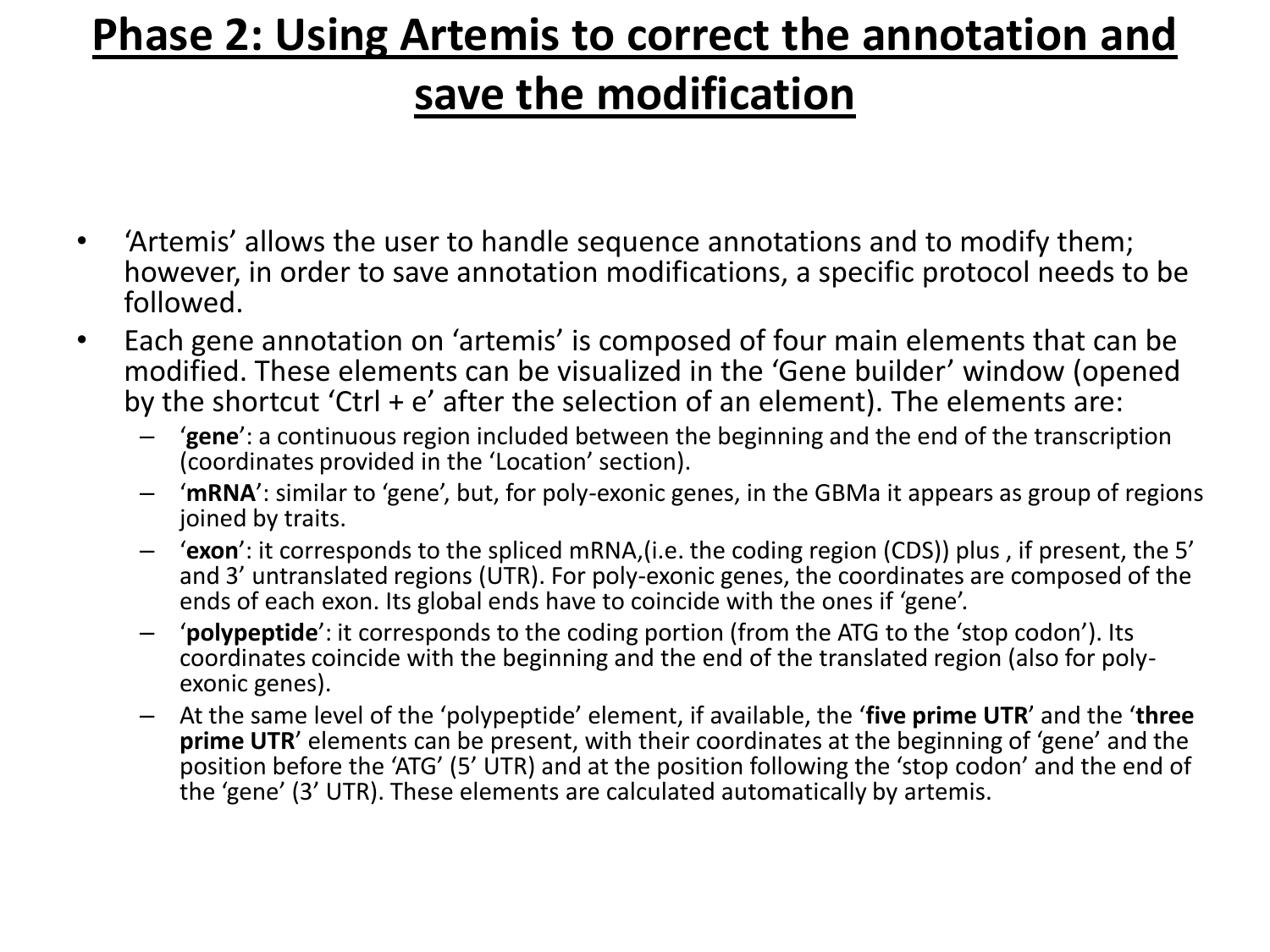#### **save the modification**

Structural annotation rules

- The structural annotation of a given element is, by convention, marked by its first and its last position in the sequence, separated by two full stops: e.g. '**12928407..12928848**'.
- When an element is composed of more two or more sub-elements (in the case of poly-exonic genes, the element 'exon' is composed of more than one element (the exons)), the structural annotation will be indicated by 'join' followed by, between brackets, the coordinates of each sub-element separated by a comma (''): e.g. '**join(12928407..12928848,12928921..12929261,12929557..129298 31,12929907..12930069)**'.
- Finally, if the element is reverse-oriented, the structural annotation will be indicated by 'complement' and, between brackets, the coordinates of the element: e.g. '**complement(join(12928407..12928848,12928921..12929261,1292 9557..12929831,12929907..12930069))**'.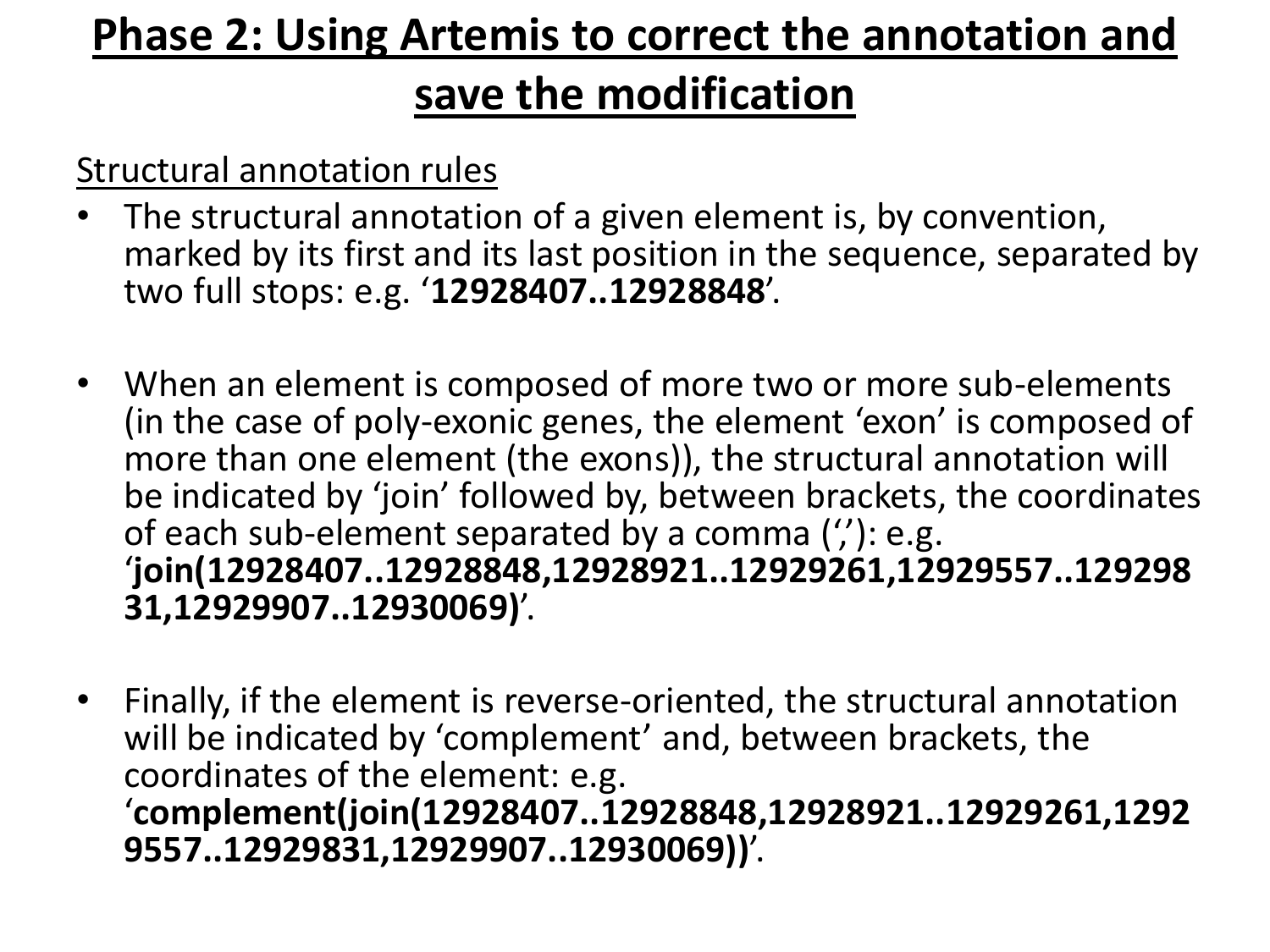#### **save the modification**

- Modification of existing elements
- The coordinates of all existing elements can be modified in the 'Location' section or in the window containing the graphic representation of the annotation, by dragging with the mouse the ends of the element to modify.
- •
- Intron or exon elimination
- In order to eliminate an intron (i.e. merge two exons), the end position of the first exon and the first position of the other exon are eliminated in the 'Location' section of the 'exon' element along with two full stops (red rectangle in the following figure). In order to eliminate an exon, its coordinates are eliminated with one flanking comma (blue rectangle in the following figure).

| Annotation :: auto413456, auto413455, GSMUA Achr6T18720 001:exon{1}, auto413452 |  |  |  |                |                                                                                                      |            |  |  |  |  |  |  |
|---------------------------------------------------------------------------------|--|--|--|----------------|------------------------------------------------------------------------------------------------------|------------|--|--|--|--|--|--|
| Key: exon                                                                       |  |  |  | Add Qualifier: | EC number                                                                                            |            |  |  |  |  |  |  |
|                                                                                 |  |  |  |                | [Location:  omplement(join(12928407.012928848,12928921.012929261,1292955712929831,1292990712930069)) |            |  |  |  |  |  |  |
| 團                                                                               |  |  |  |                | Complement   Refresh   Grab Range   Remove Range   Goto Feature   Select Feature   TAT               | ObjectEdit |  |  |  |  |  |  |
| Properties                                                                      |  |  |  |                |                                                                                                      |            |  |  |  |  |  |  |

**Be careful**: each element must be eliminated individually! E.g. if two consecutive introns need to be eliminated, remove one, click «Apply» and then remove the second one.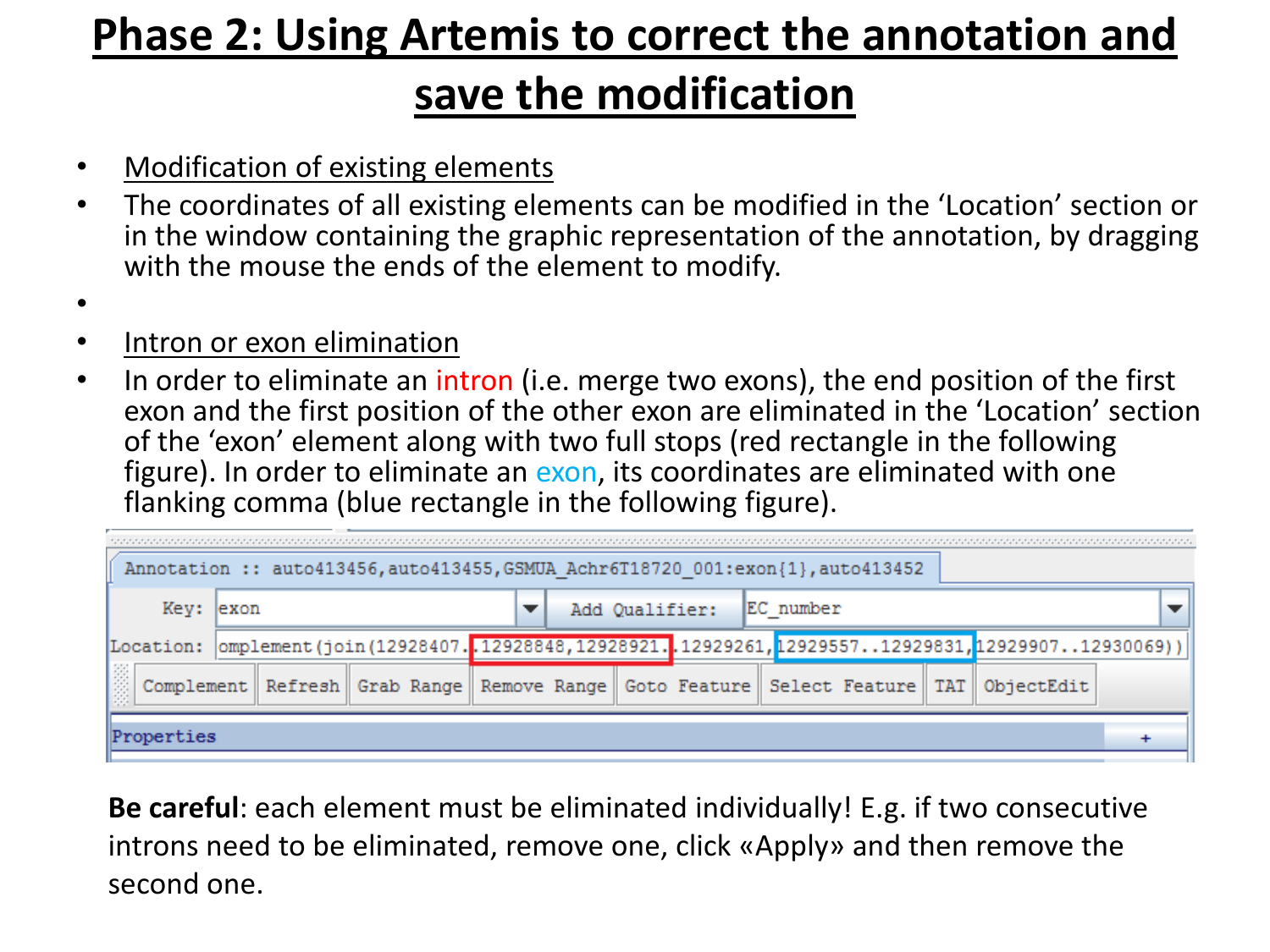#### **save the modification**

#### Exon creation

- In order to create an exon, DO NOT introduce its coordinates in the 'Location' section of the 'exon' element, because this modification will not be taken in account during the modification save in the Chado database. Exon creation needs a specific and mandatory protocol.
- The exon has to be created in the 'Gene Map' section (see following figure) located in the upper-right side of the 'gene builder' window. Using the mouse (click the left button), place the next exon in the approximate position (it will appear as a yellow rectangle in the 'Gene Map').

| Gene Map         |                       |  |
|------------------|-----------------------|--|
| 1292935812929430 |                       |  |
| V                | GSMUA Achr6T18720 001 |  |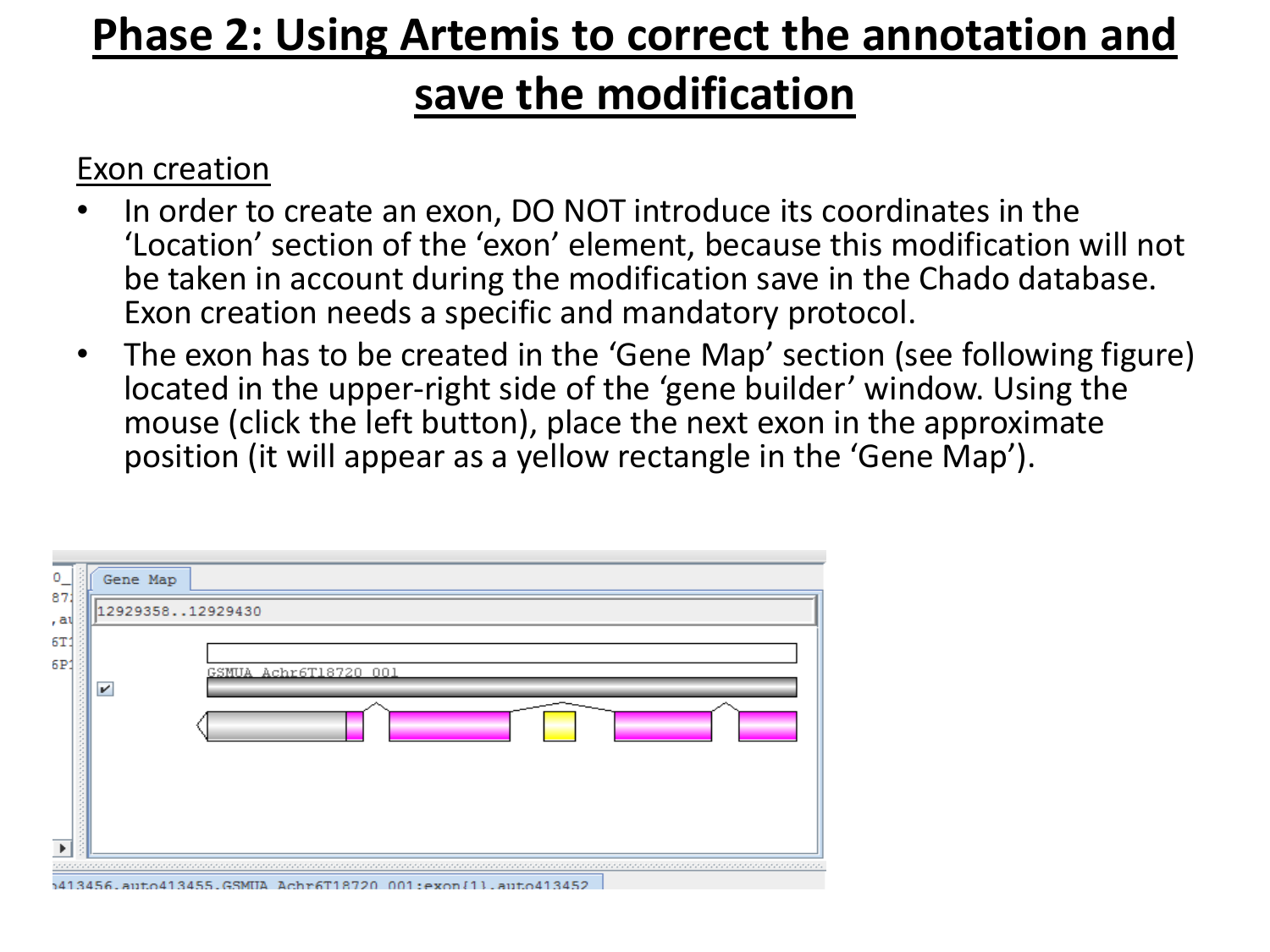• Then, click with the right button in the rectangle to call a pull down menu and select 'Add to transcript in selected range' > 'exon' (see the following figure). The new exon will be added to the gene structure and it will be possible to replace the approximate coordinates with the exact ones in the 'exon' element.

|             |     | Delete Selected Features            | Ctrl-Delete |  |  |  |  |
|-------------|-----|-------------------------------------|-------------|--|--|--|--|
|             |     | Delete Selected Exon                |             |  |  |  |  |
|             |     | Create transcript                   | $Ctr1-C$    |  |  |  |  |
|             |     | Duplicate selected transcript       |             |  |  |  |  |
| exon        |     | Add to transcript in selected range |             |  |  |  |  |
| polypeptide |     | Fix selected transcript coordinates |             |  |  |  |  |
| region      |     | Fix gene model coordinates          |             |  |  |  |  |
|             | Add | Convert gene to/from pseudogene     |             |  |  |  |  |

#### Intron creation (to split an exon into two parts)

In order to split an exon into two parts separated by an intron, a new exon has to be created flanking the exon to split. Then, the coordinates of both involved exons have to be corrected.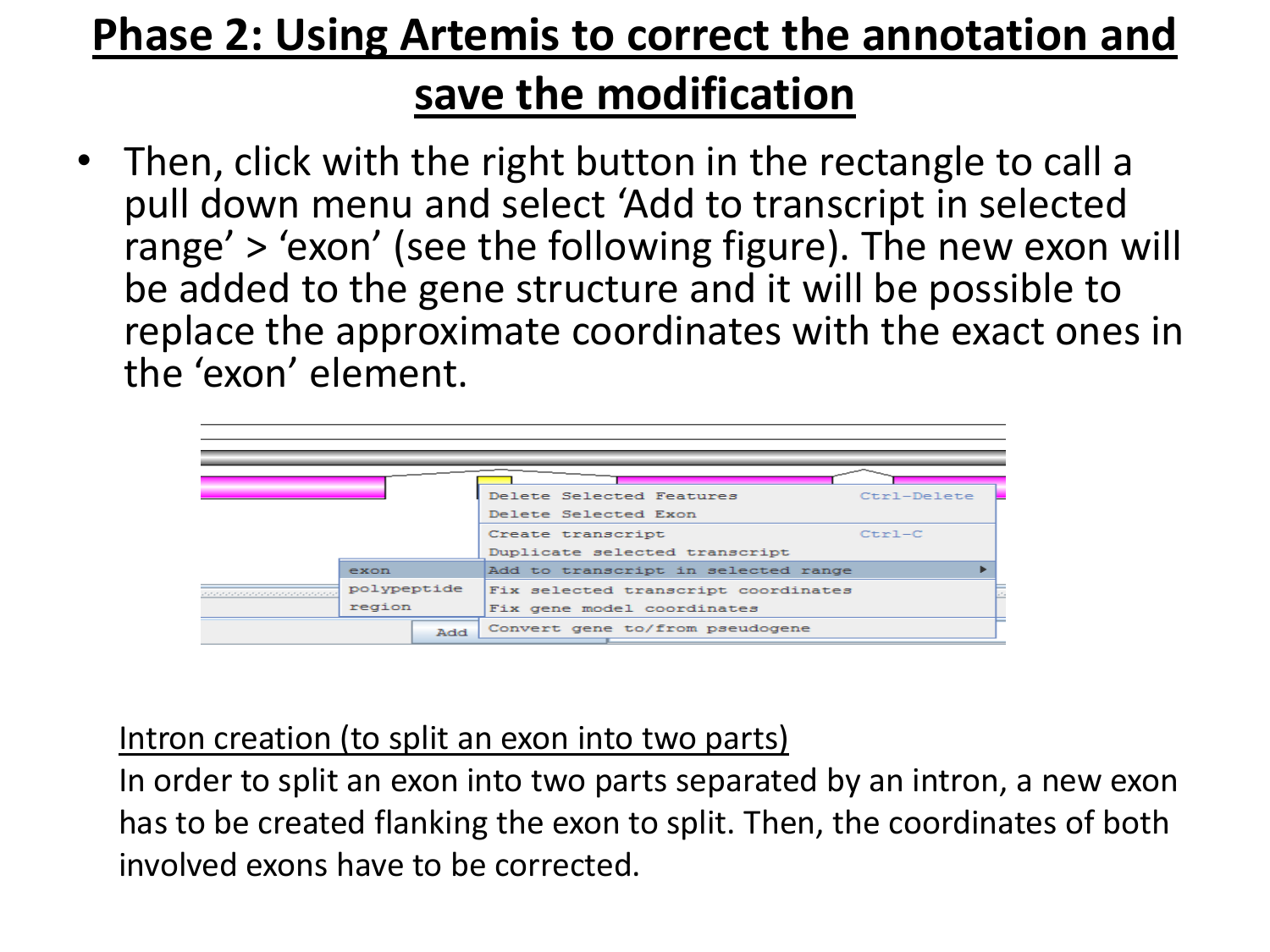Extension of a gene annotation (whose automatic annotation is truncated).

- Automatic annotation could miss the detection of exons at the beginning or the end of a given gene. E.g., exon 4 and 5 are not detected and annotation of CDS is terminated at the first stop codon following the exon 3.
- Since the exons to add are placed outside the region spanned by the original annotation, it is difficult to add new exons. After determining the correct gene structure (the coordinates of all its elements) the easiest way to modify the annotation is to modify first the 'gene' element coordinates. This action will reorganize the 'Gene Map' window, introducing the place for additional exons outside the region spanned by the original annotation.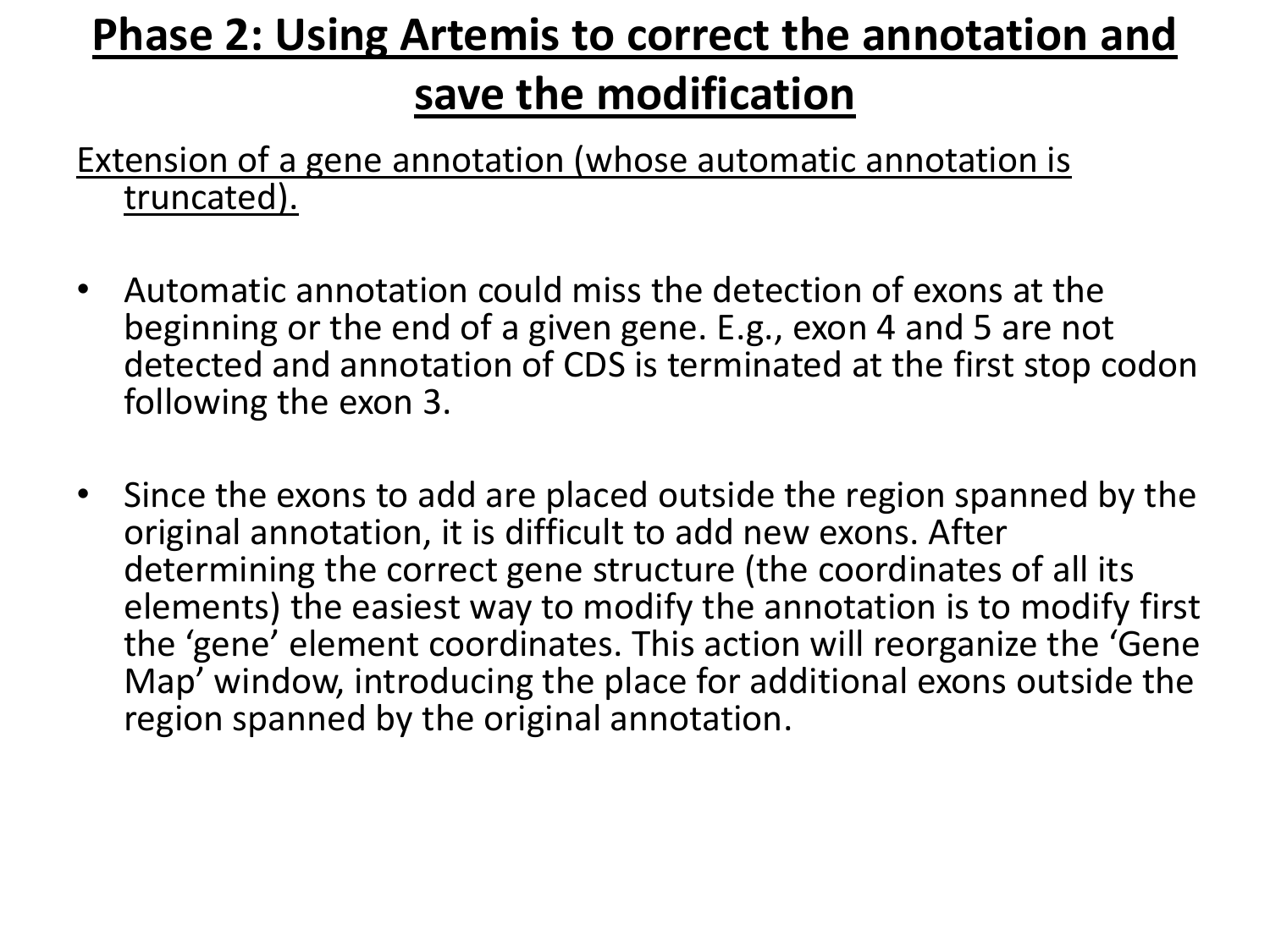Extension of a gene annotation (adding UTRs).

- When transcriptomic data are available, it is possible to have information on extent and structure of untranslated regions. Even if these regions are not coding, they are transcribed in the mRNA. To add UTRs, the ends of the 'gene', 'mRNA' and 'exon' elements (but not of the 'polypeptide' one) need to be replaced with the ends of the complete transcript.
- Introns can be found also in UTRs; in this case, an exon has to be created in the 'exon' element as above.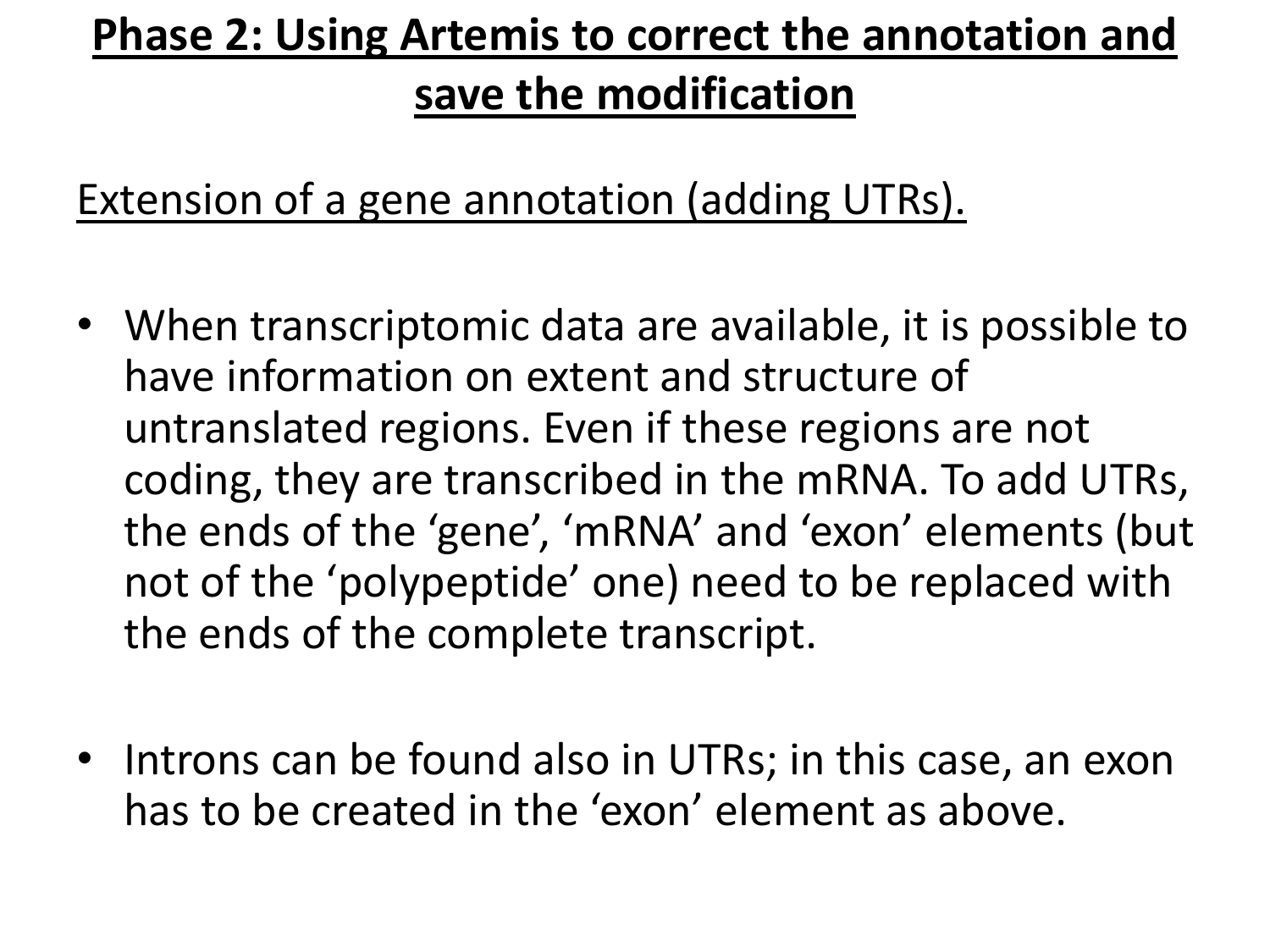Merging two or more independent annotations

- Sometimes a poly-exonic gene is not correctly recognized and several independent annotations are created that include only a portion of the exons of the whole gene. In order to correct this annotation, only one annotation should be arbitrarily retained (the one including the most of the exons, for example) whereas the other annotation should be made 'obsolete'.
- It is preferable to correct the retained annotation with the help of exon information before making the other one obsolete. The annotation correction (addition of exons) needs to be performed as explained for the extension of a gene annotation.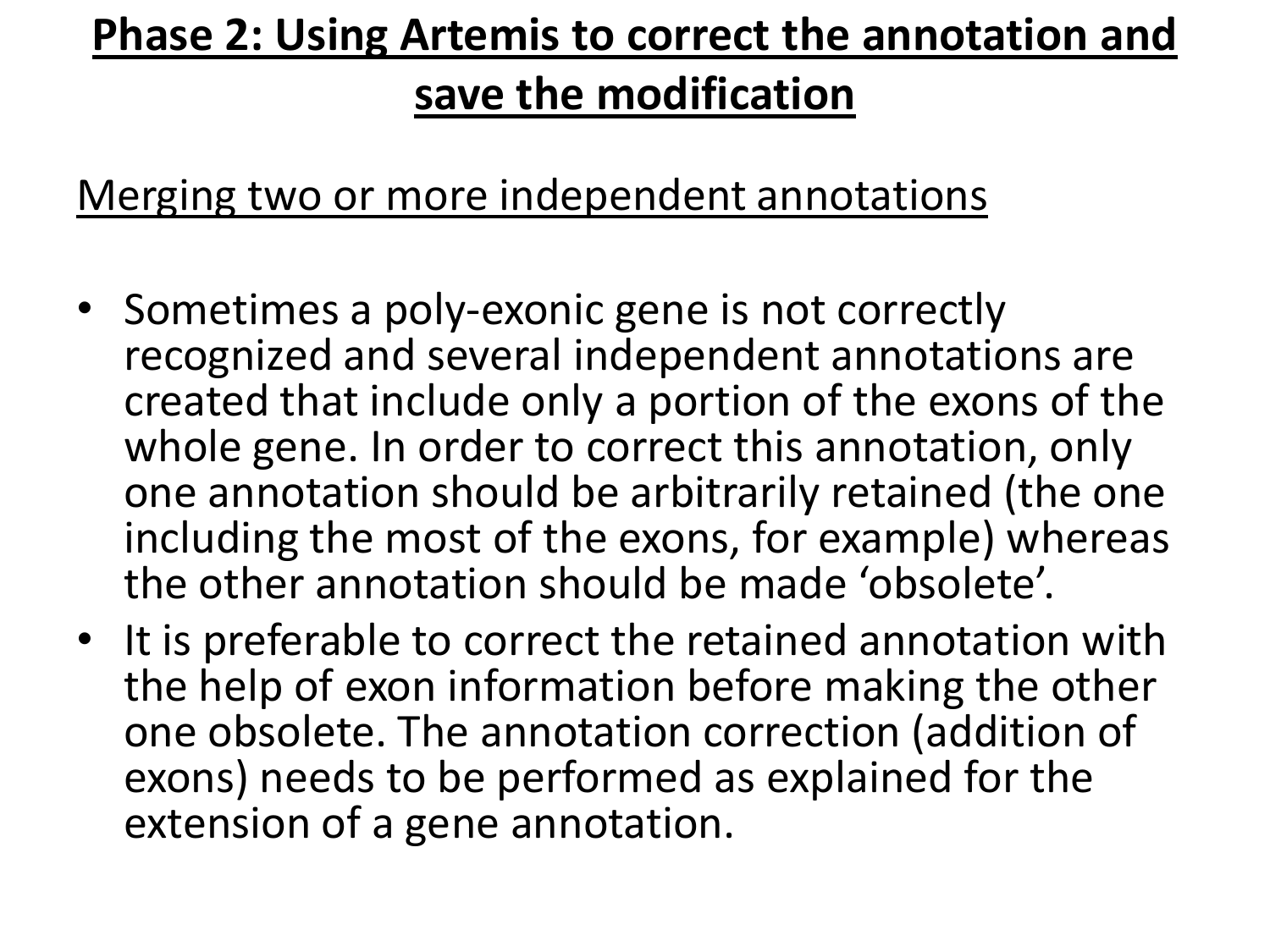#### **save the modification**

#### Creation of a new gene

- Sometimes genes are not detected by the automatic annotation pipeline. Undetected genes can be found by tBLASTn analysis (protein vs nucleotide sequence) on the complete genome. Even if in most cases the undetected genes are just remnants or pseudogenes, undetected functional genes could be still detected.
- In order to perform a *de novo* annotation of a functional gene (or a pseudogene), a new annotation element has to be created. After selecting the approximate region containing the new gene in the graphic representation of 'artemis', the shortcut 'Ctrl+c' will allow the user to create a *de novo* annotation, containing all its elements (i.e. '**gene**', '**CDS**', '**exon**' and '**polypeptide**'). The first step is to provide a new identifying name to the gene, according to the established criteria (\*). Then, the exact coordinates can be inserted and, if necessary (poly-exonic gene), new exons can be added 'one by one'), as explained in the previous section.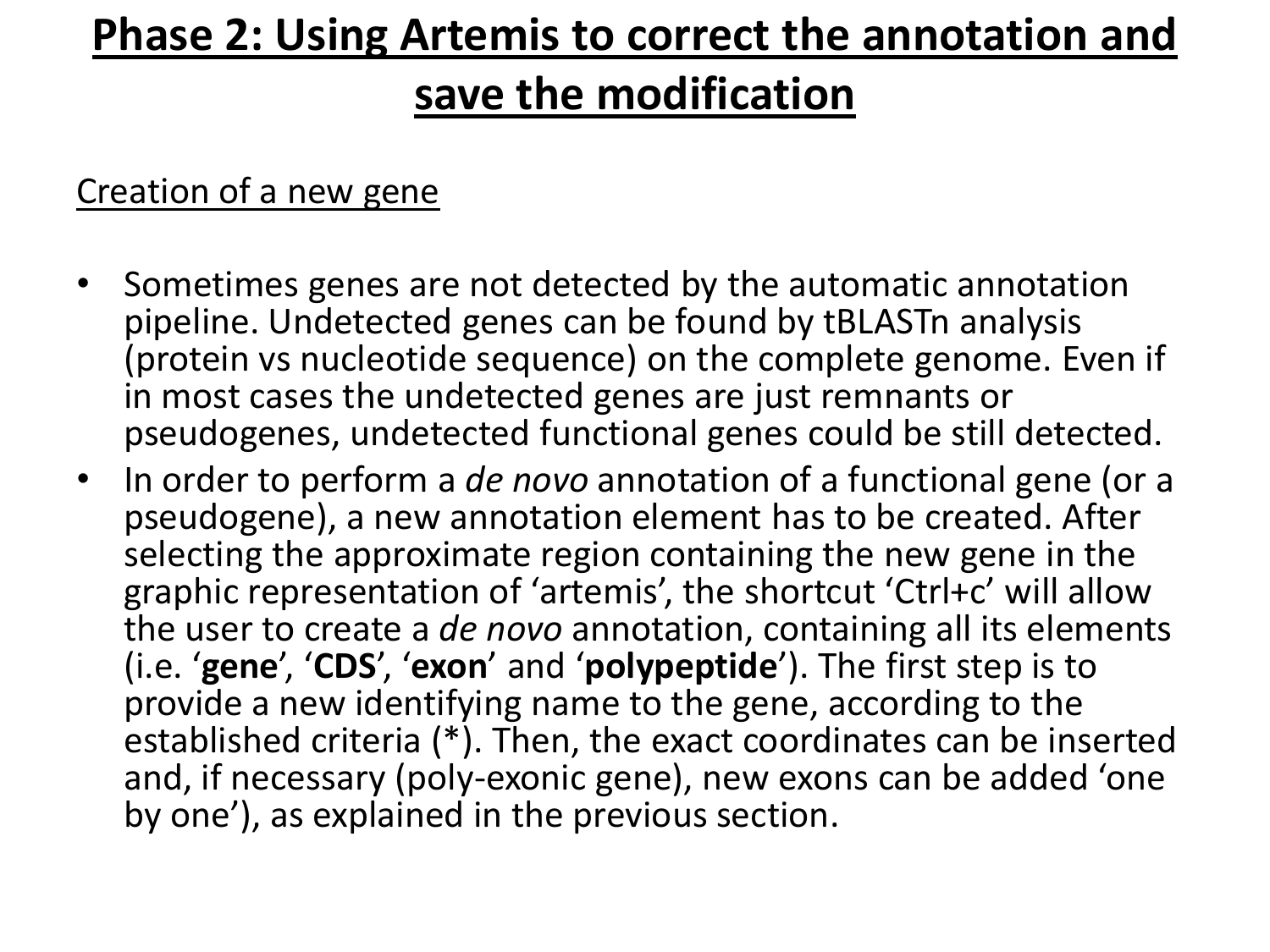#### **save the modification**

Separation of independent genes merged in a chimerical annotation

• Automatic annotation can also merge independent genes in a chimerical annotation. In order to correct this error, a new annotation needs to be created where one of the merged genes will be re-annotated. The other one will be corrected in the original annotation by the elimination of the alien exons.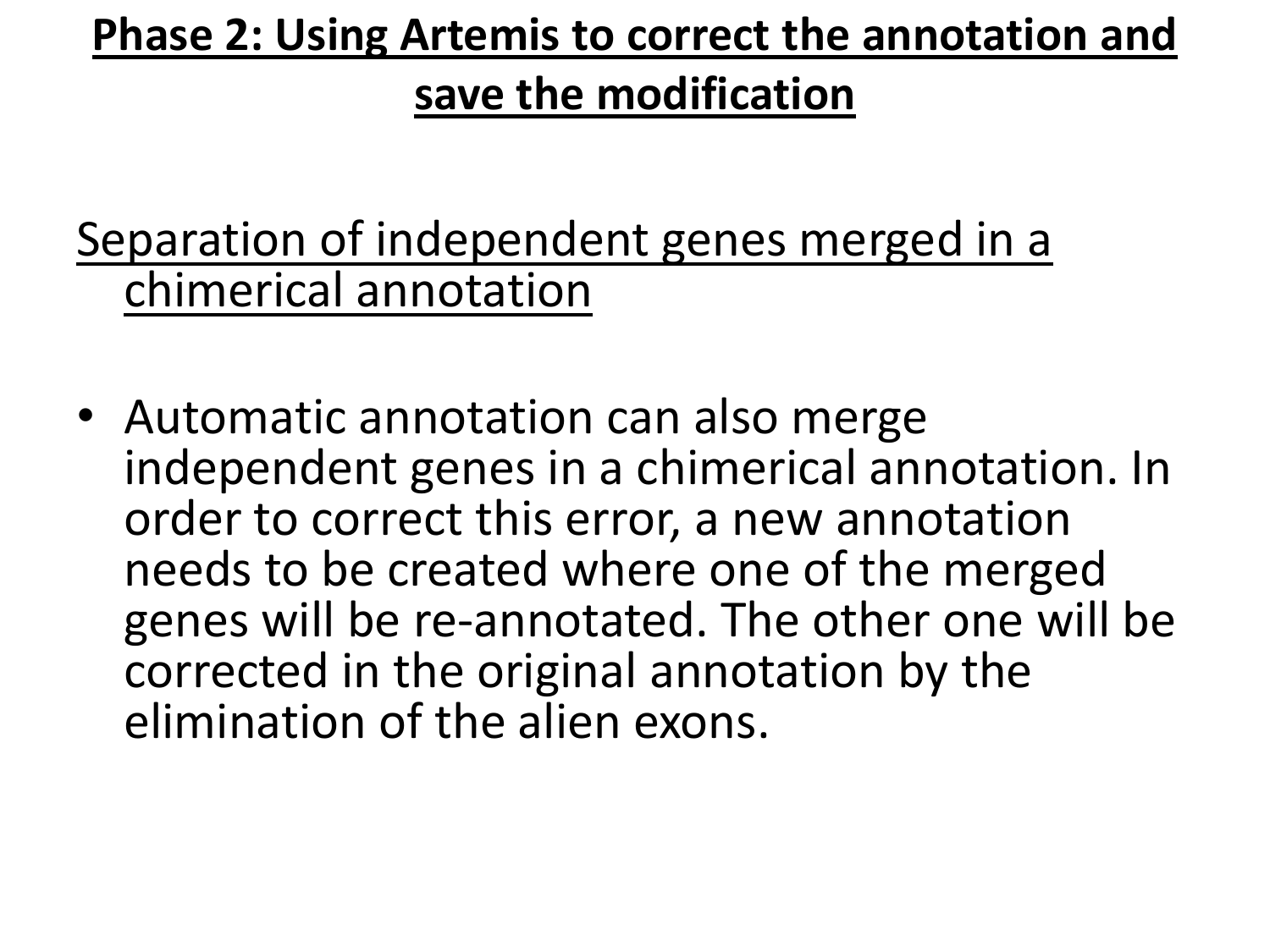Saving annotation modifications in the Chado database

In order to save the corrections performed on the automatic annotations in the 'Chado' database, it is necessary to click on 'Commit' in the upper-right side of the 'artemis' main page (the one containing the graphical representation of the gene). However, before giving the commit command, some annotation parameters need to be modified in the 'polypeptide' page of the 'gene builder', otherwise an error will be signaled by the automatic controller that filters the database modifications.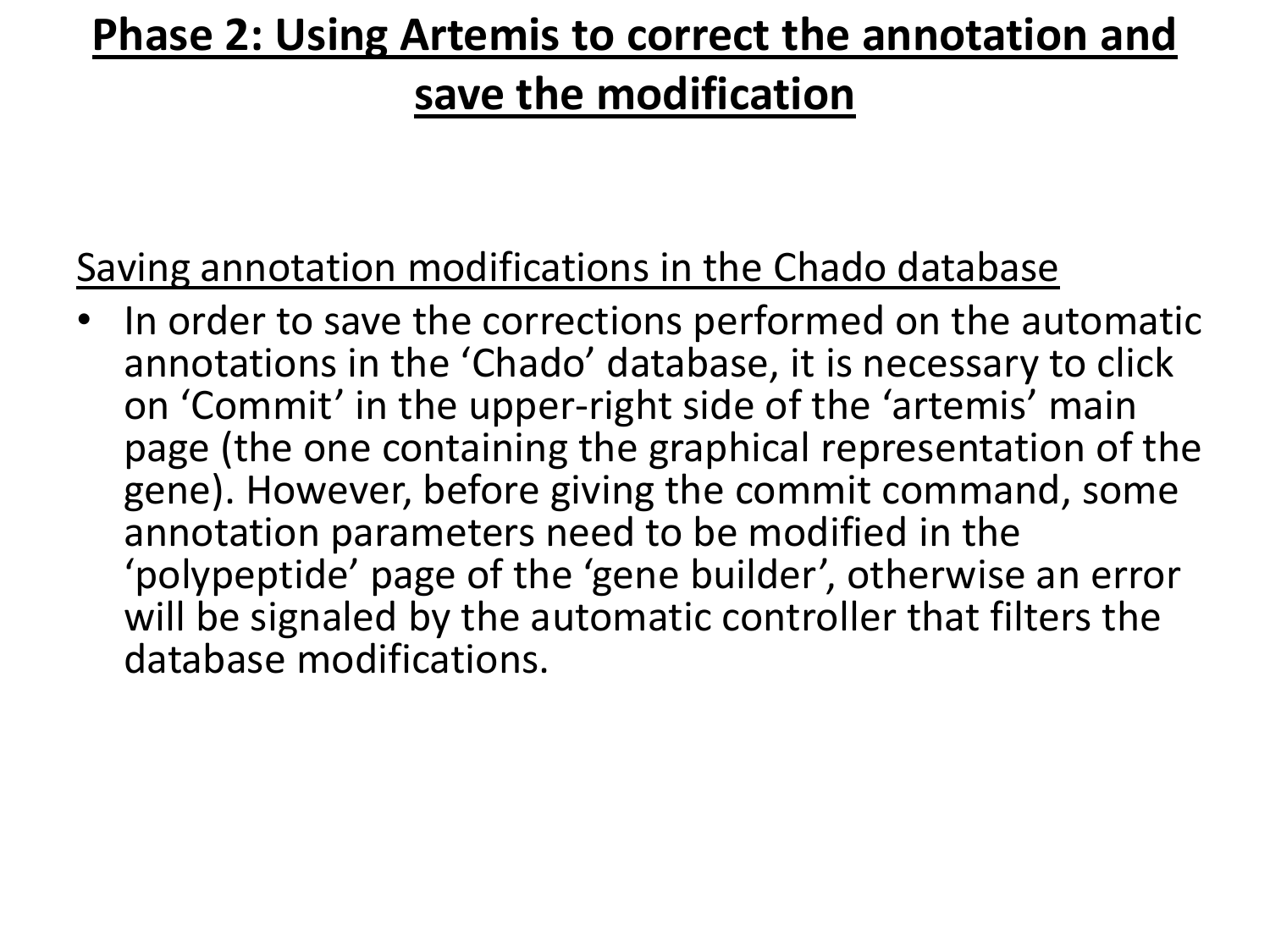1) In the '**Core**' section, modify the feature '/annotator comment="to fill"' with a synthetic comment on the performed modifications. Conversely, no modifications need to be performed at the '**/owner'** feature. The saving system will automatically introduce the 'login' of the last annotator which modified the gene.

| MLocation: 12441603024420117        |  |  |  |                                                               |                                                                                                           |  |  |  |  |  |  |  |
|-------------------------------------|--|--|--|---------------------------------------------------------------|-----------------------------------------------------------------------------------------------------------|--|--|--|--|--|--|--|
|                                     |  |  |  |                                                               | Complement   Refresh    Grab Range    Remove Range    Goto Feature    Select Feature    TAT    ObjectEdit |  |  |  |  |  |  |  |
| 21.09.2012 03:37:07 CI▲I            |  |  |  |                                                               |                                                                                                           |  |  |  |  |  |  |  |
| <b>Core</b>                         |  |  |  |                                                               |                                                                                                           |  |  |  |  |  |  |  |
| /owner <sup>4</sup> acenci"         |  |  |  |                                                               |                                                                                                           |  |  |  |  |  |  |  |
|                                     |  |  |  |                                                               | note="GSMUA Achr9G20400 001~ No apical meristem protein, putative, expressed~ unknown gene~ complet       |  |  |  |  |  |  |  |
| /alternative splicing="to fill"     |  |  |  |                                                               |                                                                                                           |  |  |  |  |  |  |  |
|                                     |  |  |  | /annotator comment reliminated two introns and the last exon" |                                                                                                           |  |  |  |  |  |  |  |
| $/color=2$                          |  |  |  |                                                               |                                                                                                           |  |  |  |  |  |  |  |
|                                     |  |  |  |                                                               |                                                                                                           |  |  |  |  |  |  |  |
| /date="Tue Dec 7 21:17:29 CET 2010" |  |  |  |                                                               |                                                                                                           |  |  |  |  |  |  |  |
| /inference="{gaze}"                 |  |  |  |                                                               |                                                                                                           |  |  |  |  |  |  |  |
|                                     |  |  |  |                                                               |                                                                                                           |  |  |  |  |  |  |  |
|                                     |  |  |  |                                                               |                                                                                                           |  |  |  |  |  |  |  |
| References                          |  |  |  |                                                               |                                                                                                           |  |  |  |  |  |  |  |
|                                     |  |  |  |                                                               |                                                                                                           |  |  |  |  |  |  |  |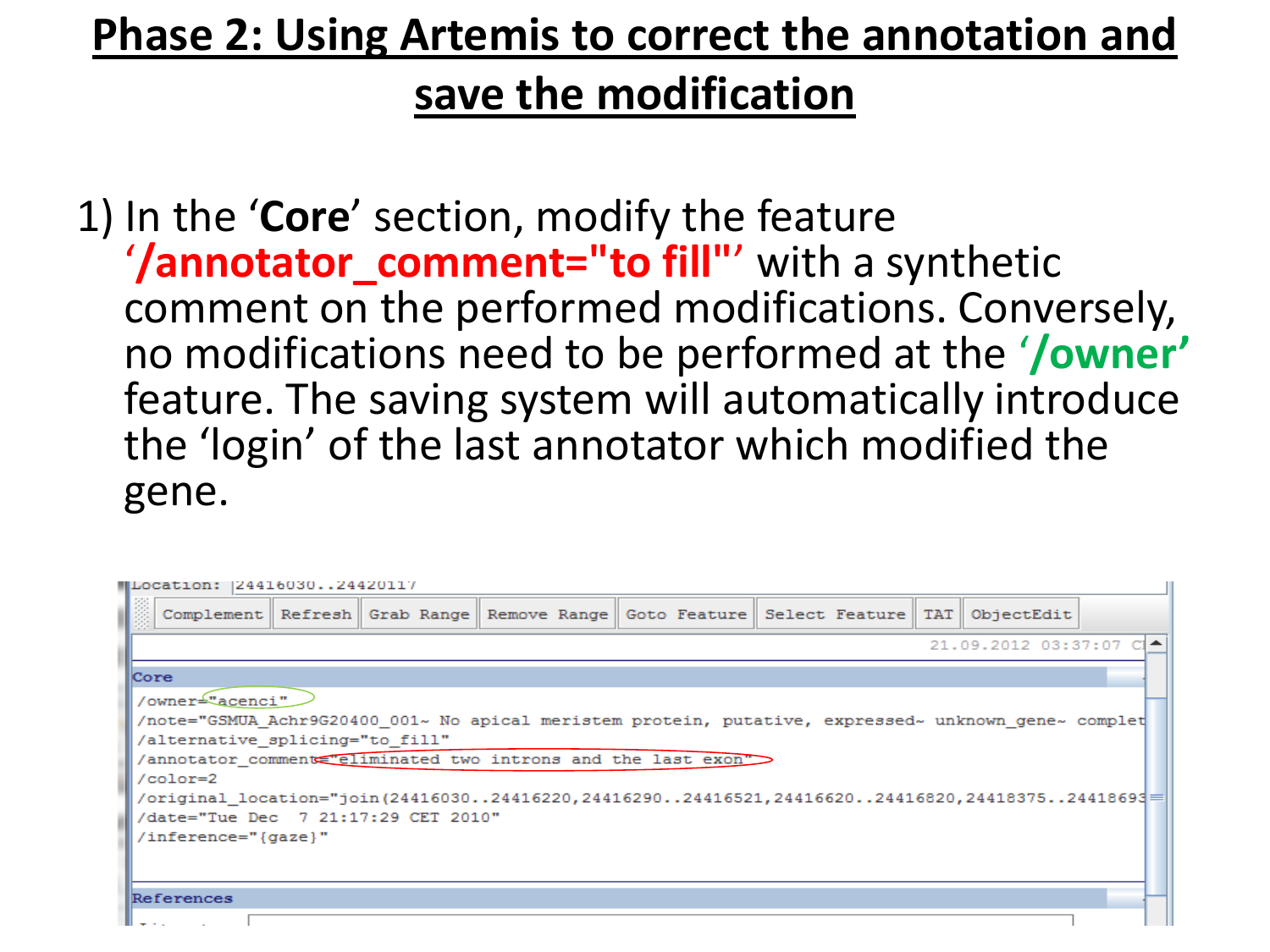- 1) In the '**Controlled Vocabulary**' section, modify the following parameters by clicking on the '**ADD**' button:
	- In '**CC\_functional\_completeness**' select '**complete**' if the revised gene is completely annotated and, a priori, functional. On the contrary select '**pseudogene**' or '**remnant**'.
	- In '**CC\_evidence**' select '**curated**' (and remove '**automatic**' in the extant list).
	- In '**CC\_evidence\_code**' select '**IC**' (and remove '**ISS**' in the extant list).
	- In '**CC\_status**' select '**finished**' if the revision of the gene is considered complete or leave '**in\_progress**' if additional changes are planned.